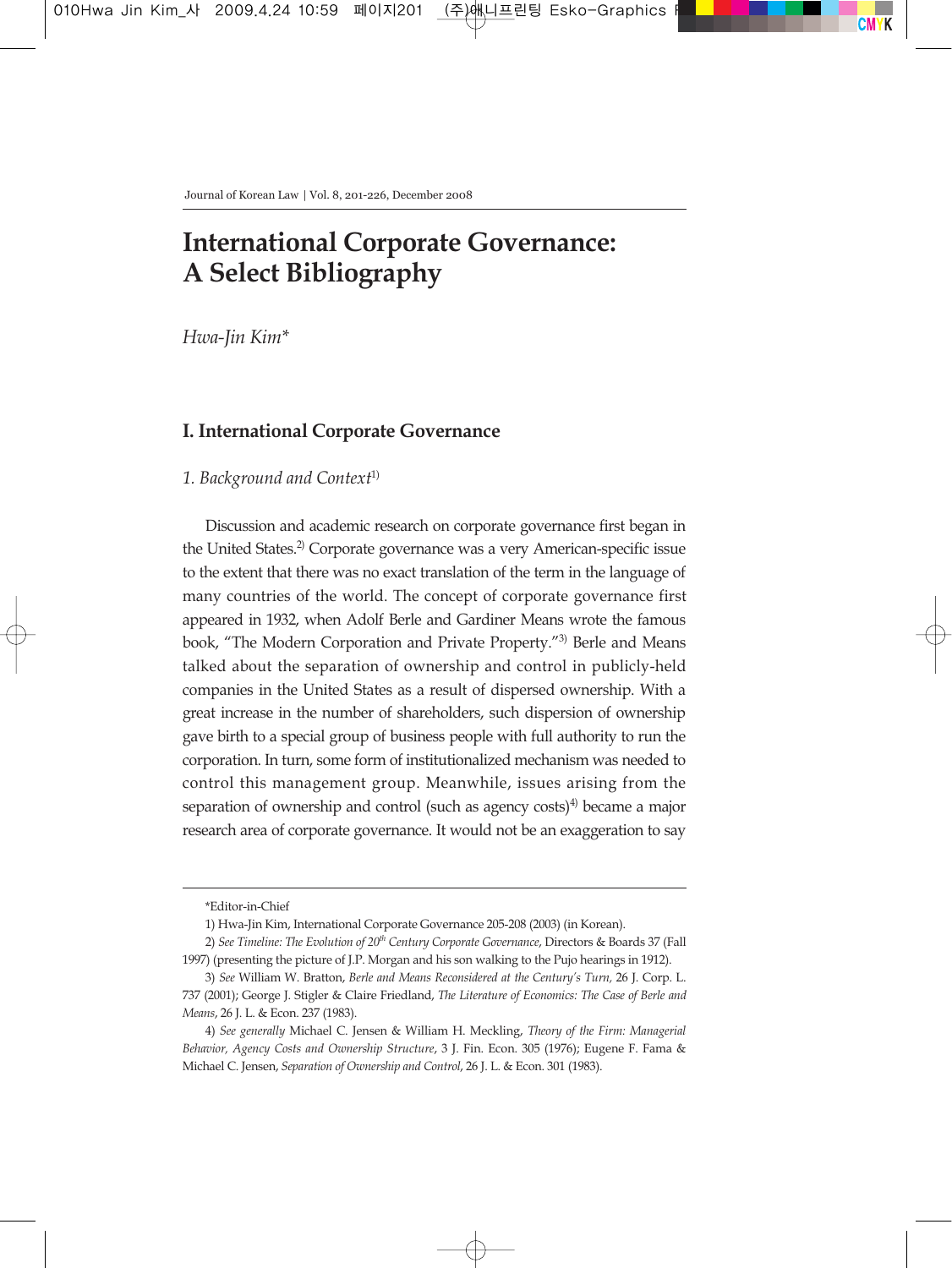that U.S. corporate law is the product of the effort to develop organizational principles for solving this agency costs problem.<sup>5)</sup>

The corporate governance issue that was born in the U.S. permeated the international arena for five reasons. First, the United States began to pay attention to countries like Japan and Germany where the ownership is, unlike in the United States, highly concentrated, yet whose economies maintain their competitiveness in the world market (at least in the 1980s).<sup>6)</sup>

Second, the United States turned its attention to underdeveloped and developing countries, including the East European states and Russia. These countries that had newly adopted capitalism were in need of a standard model as a foundation for their newly formed capital markets. Consequently, U.S. companies, investment bankers, institutional investors and professional money managers who were currently investing or interested in entering the markets in these countries turned their attention to the corporate governance structure of those countries.<sup>7)</sup> Recent research showed that reforms in the corporate governance structures of these countries might bring tremendous benefits and corporate value to the countries and investors.<sup>8)</sup> This implied that more efficient and stable investment of capital-exporting countries may be possible by reforming the corporate governance structure and capital markets through reformation of the local regulations and laws of developing countries.

Third, the growing trend of cross-listing of foreign companies on U.S. exchanges caused the U.S. regulators, institutional investors and professional money managers to become at least somewhat familiar with the corporate governance and finance issues involving foreign systems.

<sup>5)</sup> Robert C. Clark, Corporate Law 34 (1986) ("The overwhelming majority of particular rules, doctrines, and cases in corporate law are simply an explication of this duty [of loyalty] or of the procedural rules and institutional arrangements involved in implementing it. The history of corporate law is largely the history of the development of operational content for the duty of loyalty.") (emphasis omitted).

<sup>6)</sup> *Cf*. Mark J. Roe, *Some Differences in Corporate Structure in Germany, Japan, and the United States*, 102 Yale L.J. 1927 (1993); Ronald J. Gilson & Mark J. Roe, *Understanding the Japanese Keiretsu: Overlaps Between Corporate Governance and Industrial Organization*, 102 Yale L.J. 871 (1993).

<sup>7)</sup> *Cf.* Robert A. Monks, The New Global Investors (2001).

<sup>8)</sup> *See*, *e.g.*, Bernard Black, *The Corporate Governance Behavior and Market Value of Russian Firms*, 2 Emerging Markets Review 89 (2001). *See also* Tatiana Nenova, *The Value of Corporate Voting Rights and Control: A Cross-Country Analysis*, 68 J. Fin. Econ. 325 (2003).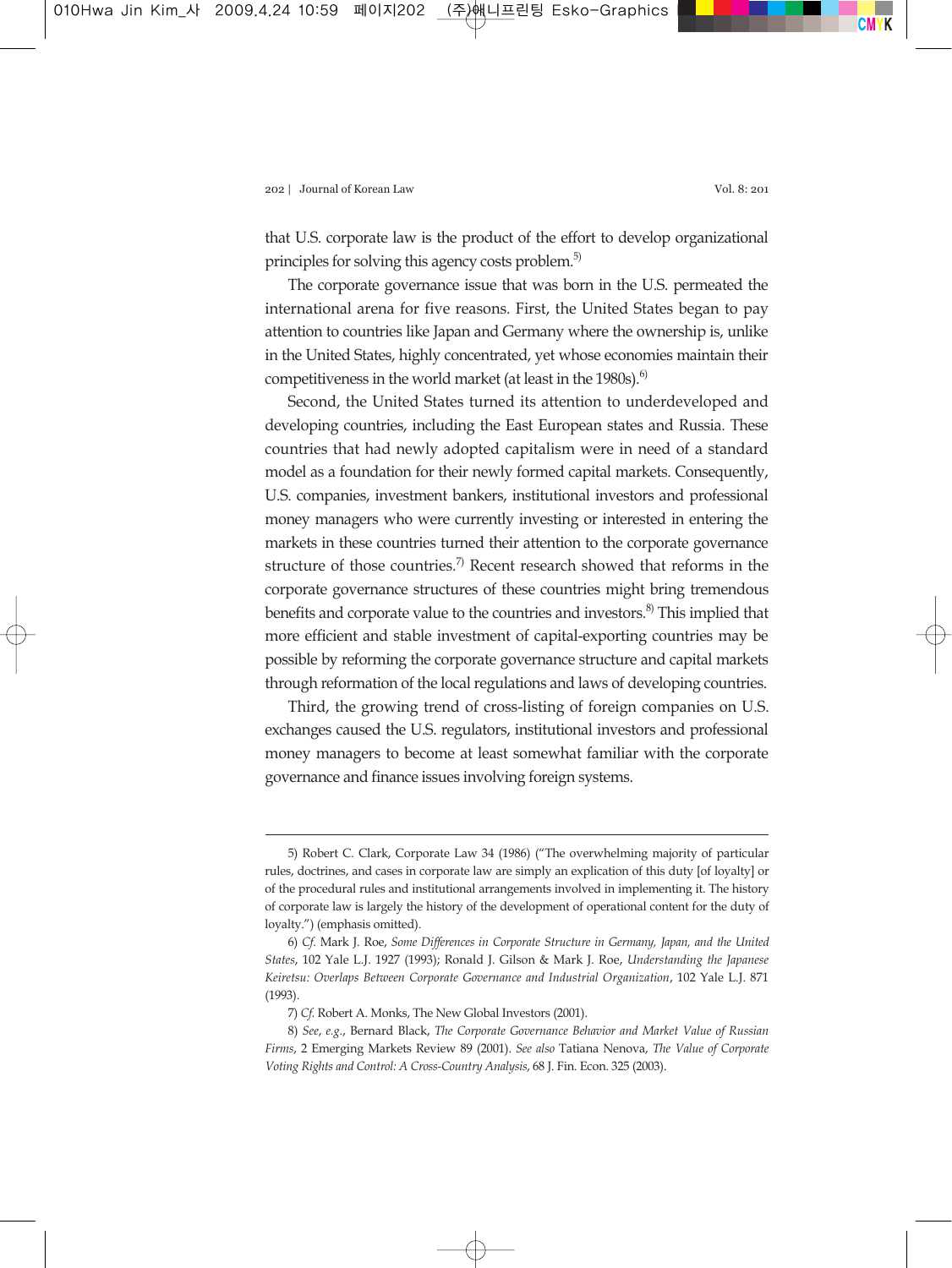Fourth, cross-border mergers and acquisitions involving U.S. companies have been growing significantly. Cross-border mergers and acquisitions regularly involve corporate governance and accounting issues that are sometimes conflicting with the U.S. practice.<sup>9</sup> This is the reason that U.S. firms and investment bankers have become keen to understand the foreign corporate governance. This is even more so when a foreign firm is the surviving entity in a stock-for-stock merger transaction as exemplified in the 1998 Daimler-Chrysler merger.<sup>10)</sup>

Fifth, a corporation's governance is no longer a domestic issue but rather an international one, which may provide a starting point for a domino effect, where weakness in a single national or regional economy can cause a world financial crisis. This is another reason that the United States, possessing extensive knowledge and interest in the world political economy, cannot help but turn its attention to this issue. As a matter of fact, not only the United States, but also any country with a global interest cannot be indifferent to corporate governance issues in foreign jurisdictions. Many non-US multinational firms are developing corporate governance principles, guidelines and codes of ethics. Particularly, the significance of this perspective was further emphasized by research which showed that the 1997 Asian financial crisis was seen to have resulted from a breakdown in local corporate governance rather than other macroeconomic factors.<sup>11)</sup> Corporate governance has become an important area of study and made to the central place in the activities of the international lending agencies and development organizations.

The above accounts, however, are not to suggest that the purpose of internationalization of corporate governance discipline was to cultivate and preserve the interest of the Western industrialized nations. Developing countries can learn a great deal from the Western world and by doing so save

<sup>9)</sup> *Cf*. Lucian A. Bebchuk & Mark J. Roe, *A Theory of Path Dependence in Corporate Governance and Ownership*, 52 Stan. L. Rev. 127, 135 note 8 (1999) ("Daimler's takeover of Chrysler might bring German governance practices in line with American ones (or further spread American governance practices in Germany).")

<sup>10)</sup> For the current international merger wave, *see* Bernard S. Black, *The First International Merger Wave (and the Fifth and Last U.S. Wave)*, 54 U. Miami L. Rev. 799 (2000).

<sup>11)</sup> *See*, *e.g*., Simon Johnson, Peter Boone, Alasdair Breach & Eric Friedman, *Corporate Governance in the Asian Financial Crisis*, 58 J. Fin. Econ. 141 (2000).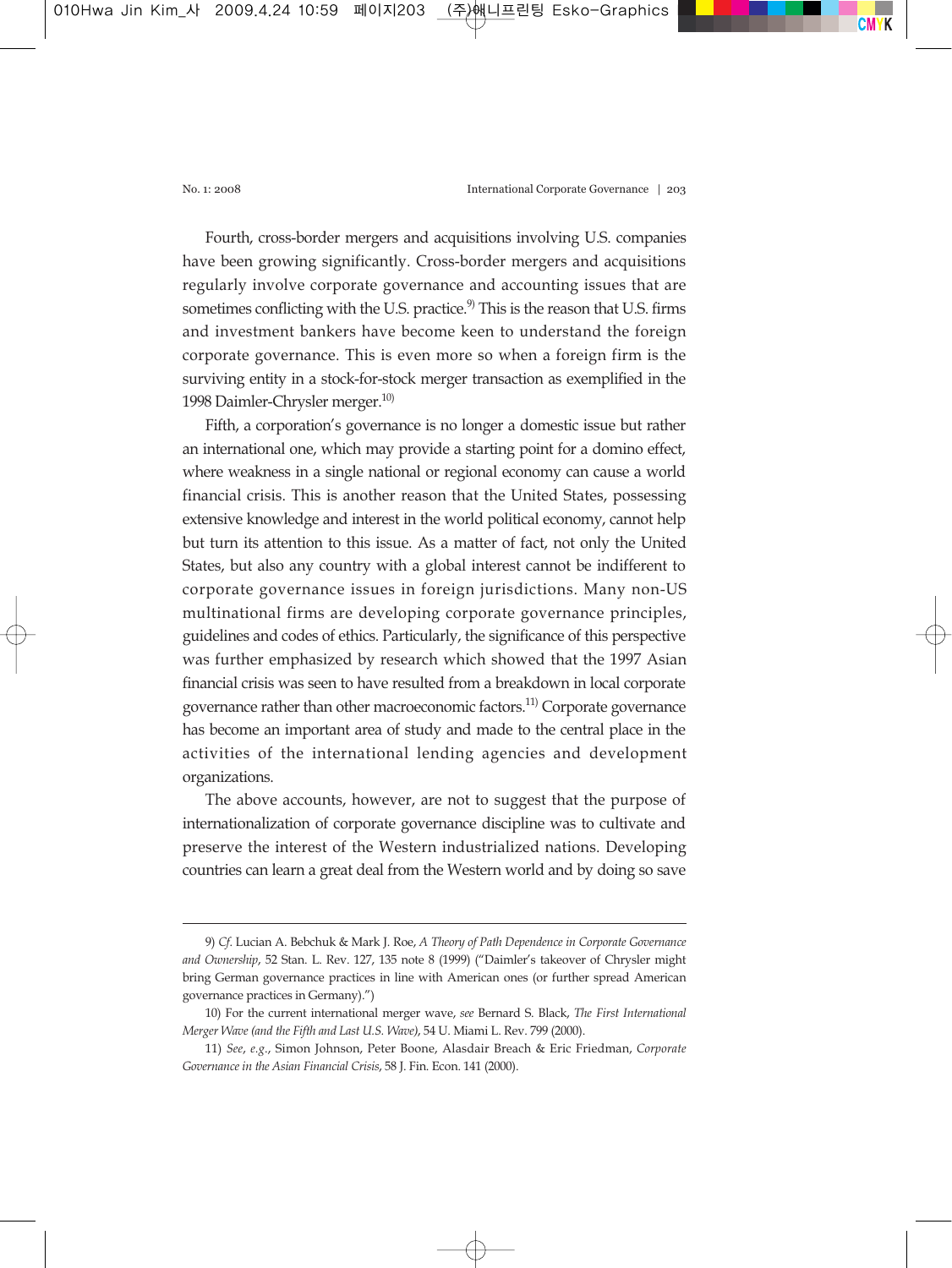unnecessary and costly experiments. In fact, the developing economies have reaped many benefits from the products of Western corporate governance scholarship and practice. Government officials, scholars and practitioners of the developing countries have learned how to improve the corporate governance system and capital markets, and how to draft better laws and regulations. $12$ 

### *2. Questions and Methodology*

It should be noted that the ideas and corporate governance practices developed in the United States and within U.S. multinational corporations and financial institutions may take quite different forms and paths when they are transplanted into emerging markets. Here come very important questions: Does it make sense to talk about universal problems, as well as solutions, in corporate governance? How are globalization and cultural diversity on this planet relevant to the question? How do we best explain East Asian countries' subscription to the OECD Principles of Corporate Governance?

Is the U.S.-style governance structure more efficient than that of other countries? Should other countries adopt the U.S.-style governance structure? Will the market drive other countries to the U.S. model? How should other countries adopt the U.S.-style governance structure if they wish to do so? Does law matter, and how much?<sup>13)</sup> Are the inefficiencies in corporate governance of developing country firms the result of bad law? What determines the current structure in the U.S.? Should developing countries copy the U.S. corporate and securities laws? Should they train their managers, investment professionals, scholars, lawyers and government officials further in the U.S.? Should firms in developing countries adopt the U.S.-style governance structure and practice even though their country's law does not require such? What should they do if they want to follow the U.S. rules, which is not

<sup>12)</sup> *See* Bernard Black et al., *Corporate Governance in Korea at the Millennium: Enhancing International Competitiveness*, 26 J. Corp. L. 537, 544 (2001) ("[M]any of the core problems of corporate governance are universal, and … the range of reasonable solutions is finite.") *But see also* Bernard S. Black, *The Core Fiduciary Duties of Outside Directors*, Asia Bus. L. Rev. 13, 27 (July 2001) ("[I] would not wish for another country to copy our confused [takeover] case law.")

<sup>13)</sup> *See*, *e.g*., Stephen J. Choi, *Law and Finance Lessons?*, 22 J. Money & Finance 29 (2008) (comprehensive literature review).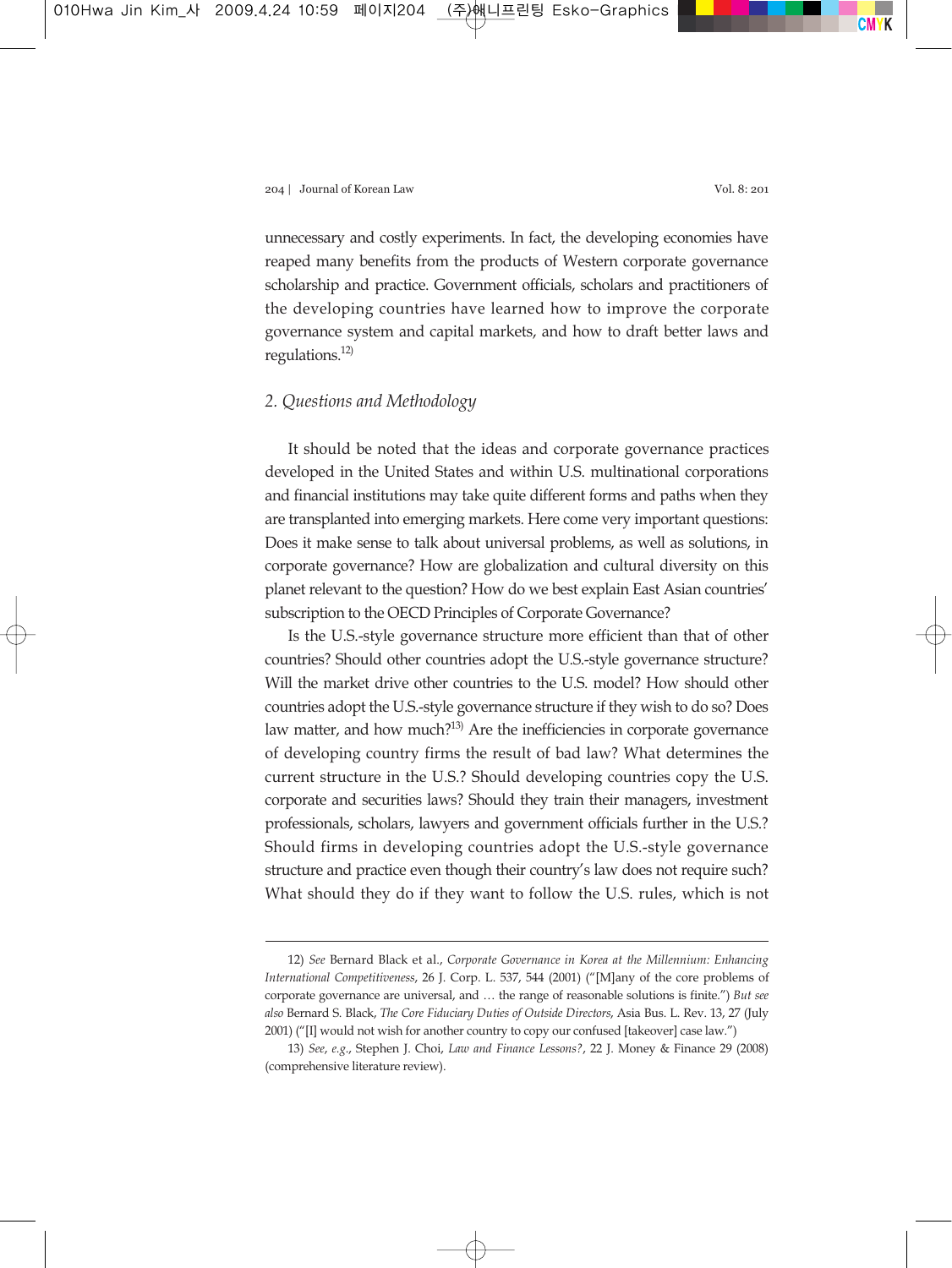reasonably feasible in their own country? Should international lending agencies and development organizations require the recipient of their funds a reform toward the U.S. system? Should such global investment organization as CalPERS keep requiring the foreign companies corporate governance practice by the U.S. standard? For corporate law scholars, is there an "analytical framework for corporate law that transcends particular jurisdictions"?<sup>14)</sup>

International Corporate Governance is a new discipline of legal and finance scholarships in the United States and other countries, which studies the ongoing convergence of the corporate and capital market laws of various jurisdictions, and the role of international law and organizations in that process. It tries to answer the questions posed above. The "convergence-fromcompetition hypothesis" is the focus of the studies and the divergent approaches of the contemporary corporate governance theories, including market, political, cultural and historical approaches, are utilized. The crosscountry empirical studies on the corporate ownership and capital market structure as well as materials drawn from the actual practice of corporate governance and finance are crucial for research and teaching in international corporate governance. The study of theory and practice of cross-listing and cross-border mergers acquisitions, together with the issues of international regulatory competition and arbitrage, cross-listing and bonding hypothesis, and international implications of the US Sarbanes-Oxley Act, is particularly useful to understand the major forces of global convergence of corporate governance and finance. The role of the global investment banking institutions and investment professionals in corporate governance and finance must also be singled out. Of particular importance are also case studies on corporate governance systems of leading European industrial nations and Asian emerging market economies, as well as such representative global firms as Volkswagen, Gazprom, News Corporation, Samsung, and Toyota. Last, but not least, some important international norms of corporate governance and their implications on globalization of corporate governance must be studied and the relevance to corporate governance of the international capital market

<sup>14)</sup> *See* Reinier Kraakman et al., The Anatomy of Corporate Law: A Comparative and Functional Approach v (2004).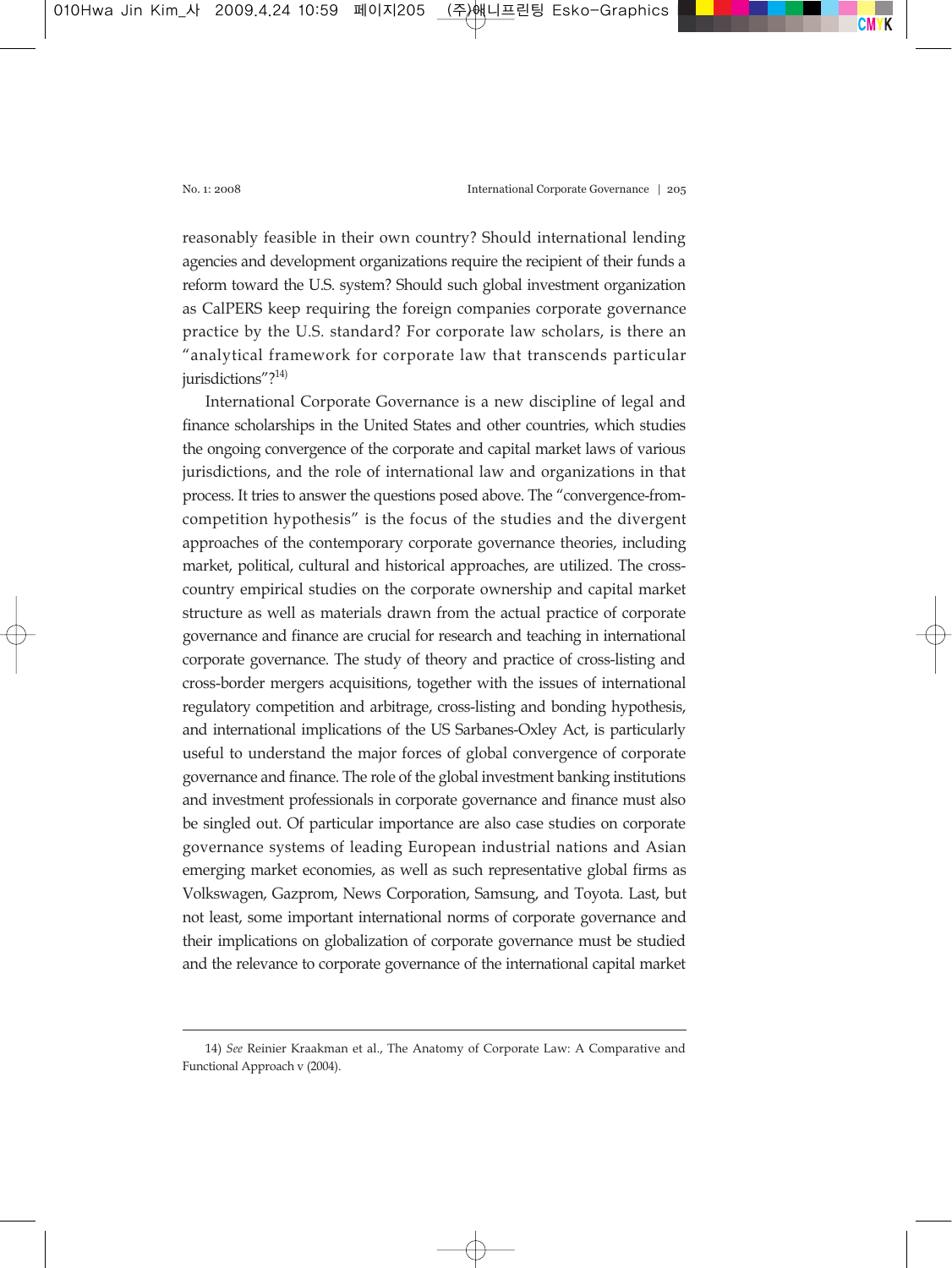integration and international prudential rules must be fairly evaluated. The role of international (soft) law in the making of a global standard of corporate governance with universal applicability should be one of the focuses in the next phase of the studies in international corporate governance.

# **II. The Evolution of the Corporate Form**

- Baskin, Jonathan Barron & Paul J. Miranti, Jr., A History of Corporate Finance (Cambridge University Press, 1997)
- Berle, Adolf A. & Gardiner C. Means, The Modern Corporation and Private Property (Transaction Publishers, 1991)
- Carosso, Vincent, Investment Banking in America: A History (Harvard University Press, 1970)
- Cassis, Youssef, Capitals of Capital: A History of International Financial Centres, 1780-2005 (Cambridge University Press, 2006)
- Coffee, John C., *The Rise of Dispersed Ownership: The Role of Law in the Separation of Ownership and Control*, 111 Yale L.J. 1 (2001)
- Hansmann, Henry & Reinier Kraakman, *The End of History for Corporate Law*, 89 Geo. L. J. 439 (2001)
	- \_\_\_\_\_\_, *The Essential Role of Organizational Law*, 110 Yale L.J. 387 (2000)
- Hansmann, Henry et al., *Law and the Rise of the Firm*, 119 Harv. L. Rev. 1335 (2006)
- Mahoney, Paul G., *Contract or Concession? An Essay on the History of Corporate Law*, 34 Ga. L. Rev. 873 (2000)
- Seligman, Joel, The Transformation of Wall Street  $(3<sup>rd</sup>$  ed., Aspen Publishers, 2003)
- Triantis, George G., *Organizations as Internal Capital Markets: The Legal Boundaries of Firms, Collateral, and Trusts in Commercial and Charitable Enterprises*, 117 Harv. L. Rev. 1102 (2004)

# **III. Corporate Governance**

# *1. In General*

- Allen, William et al., Commentaries and Cases on the Law of Business Organization (2nd ed., Wolters Kluwer, 2007)
- Bainbridge, Stephen, The New Corporate Governance in Theory and Practice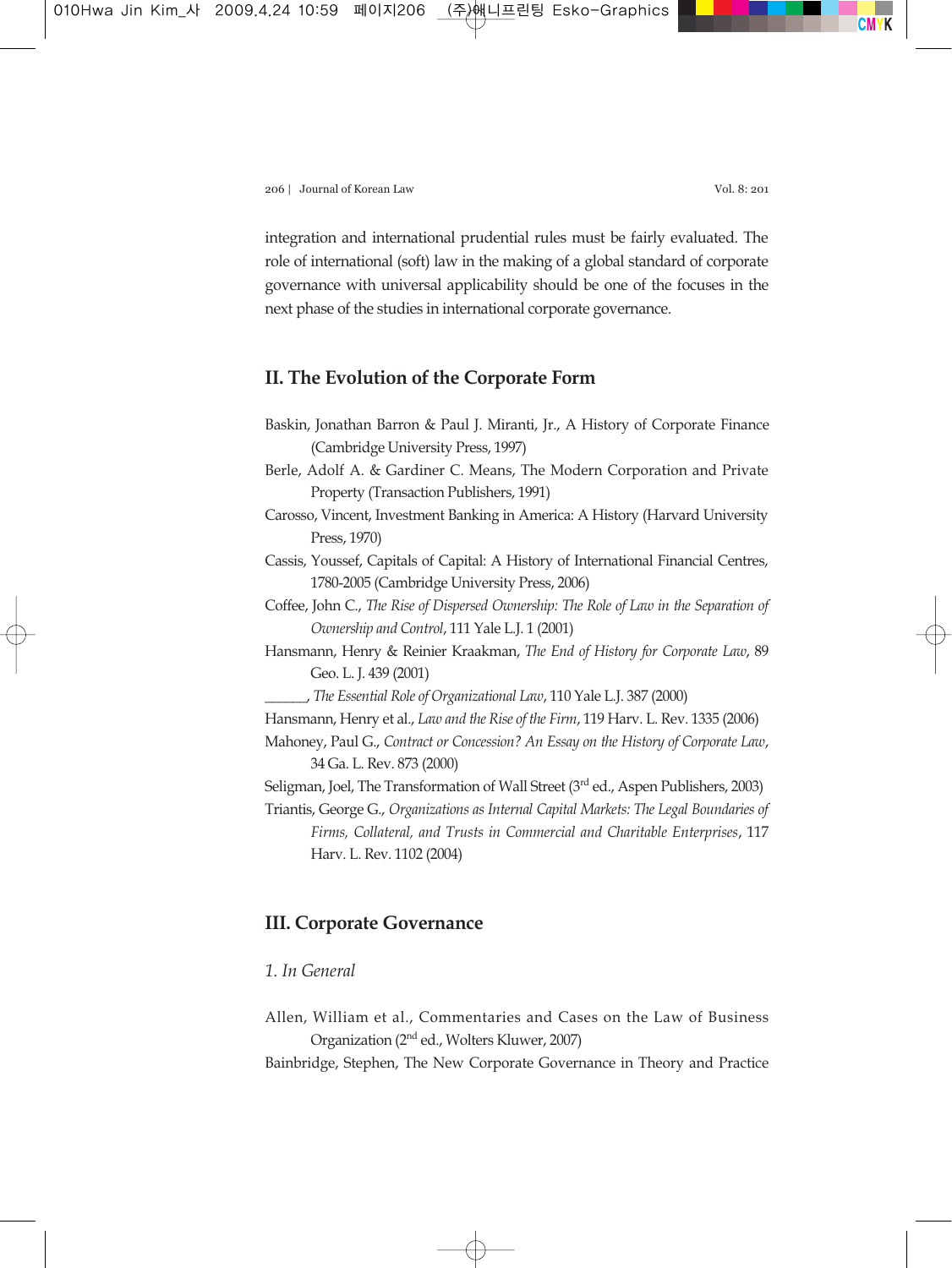(Oxford University Press, 2008)

Bebchuk, Lucian A., *The Myth of the Shareholder Franchise*, 93 Va. L. Rev. 675  $(2007)^{15}$ 

\_\_\_\_\_\_, *The Case for Increasing Shareholder Power*, 118 Harv. L. Rev. 833 (2005)16)

- Black, Bernard S., *The Legal and Institutional Preconditions for Strong Securities Markets*, 48 UCLA L. Rev. 781 (2001)
- Bradley, Michael et al., *The Purposes and Accountability of the Corporation in Contemporary Society: Corporate Governance at a Crossroads*, 62 Law and Contemporary Problems 9 (1999)
- Cheffins, Brian, Company Law: Theory, Structure and Operation (Oxford University Press, 1997)
- Clark, Robert C., Corporate Law (Little, Brown and Company, 1986)
- Clarke, Thomas ed., Theories of Corporate Governance: The Theoretical Foundations (Routledge, 2004)
- Davies, Paul L., Gower and Davies Principles of Modern Company Law (8<sup>th</sup> ed., Sweet & Maxwell, 2008)
- Easterbrook, Frank & Daniel Fischel, The Economic Structure of Corporate Law (Harvard University Press, 1991)
- Ferran, Eilis, Principles of Corporate Finance Law (Oxford University Press, 2008)
- Gilson, Ronald & Reinier Kraakman, *The Mechanisms of Market Efficiency Twenty Years Later: The Hindsight Bias*, 28 J. Corp. L. 715 (2003)
	- \_\_\_\_\_\_, *The Mechanisms of Market Efficiency*, 70 Va. L. Rev. 549 (1984)
- Hansmann, Henry, The Ownership of Enterprise (Harvard University Press, 1996)
- MacAvoy, Paul W. & Ira M. Millstein, The Recurrent Crisis in Corporate Governance (Palgrave Macmillan, 2003)
- Monks, Robert A.G. & Nell Minow, Corporate Governance (4<sup>th</sup> ed., John Wiley & Sons, 2008)

<sup>15)</sup> *Cf*. Martin Lipton & William Savitt, *The Many Myths of Lucian Bebchuk*, 93 Va. L. Rev. 733 (2007); E. Norman Veasey, *The Stockholder Franchise Is Not a Myth: A Response to Professor Bebchuk*, 93 Va. L. Rev. 811 (2007).

<sup>16)</sup> *Cf*. Stephen M. Bainbridge, *Director Primacy and Shareholder Disempowerment*, 119 Harv. L. Rev. 1735 (2006); Leo E. Strine, Jr., *Toward a True Corporate Republic: A Traditionalist Response to Bebchuk's Solution for Improving Corporate America*, 119 Harv. L. Rev. 1759 (2006); Lucian A. Bebchuk, *Letting Shareholders Set the Rules*, 119 Harv. L. Rev. 1784 (2006). *See also* Stephen M. Bainbridge, *Director Primacy: The Means and Ends of Corporate Governance*, 97 Nw. U.L. Rev. 547 (2003); Iman Anabtawi, *Some Skepticism About Increasing Shareholder Power*, 53 UCLA L. Rev. 561 (2006); Lynn Stout, *Bad and Not-So-Bad Arguments for Shareholder Primacy*, 75 S. Cal. L. Rev. 1189 (2002).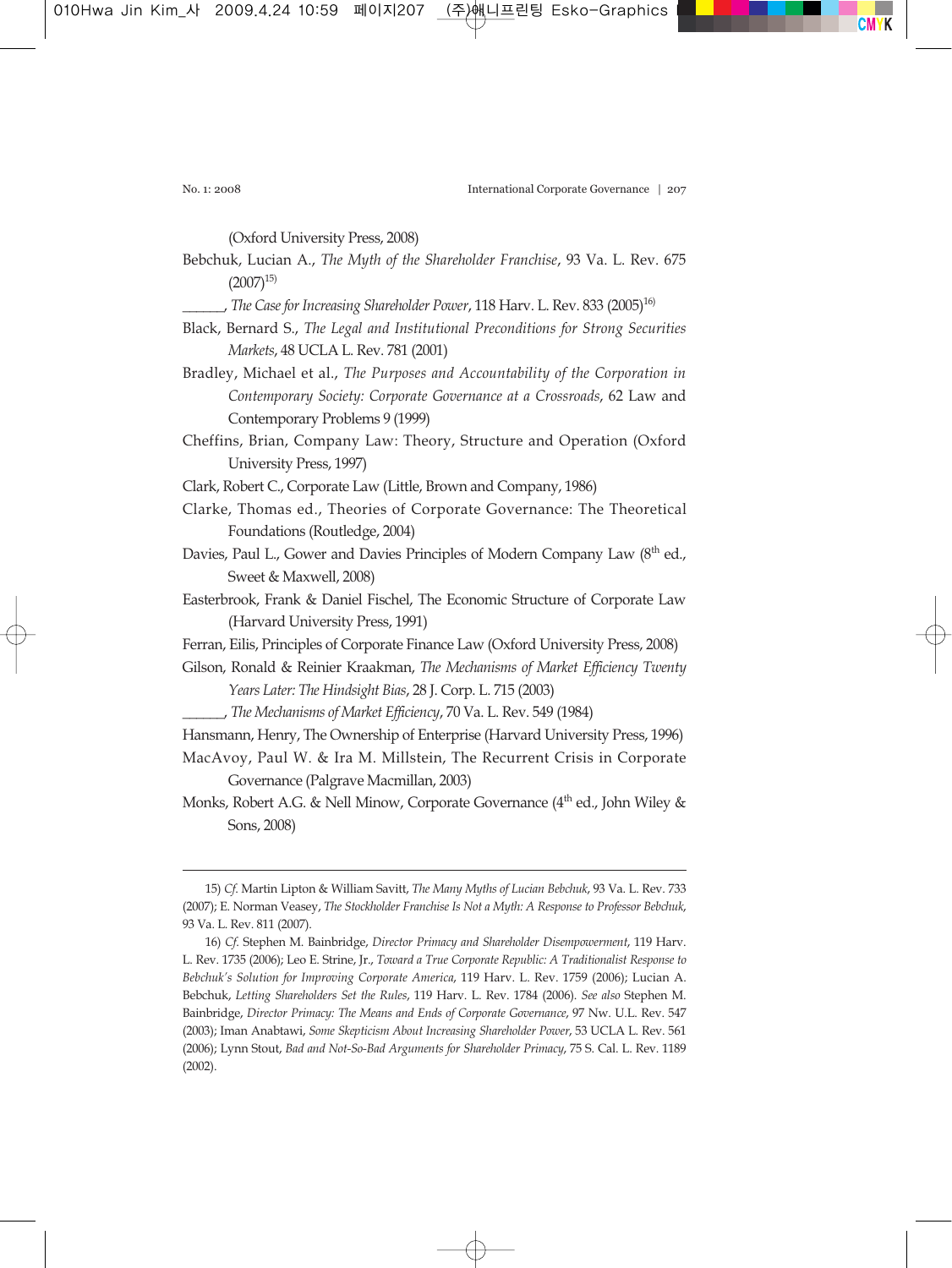- Romano, Roberta, *The Sarbanes-Oxley Act and the Making of Quack Corporate Governance*, 114 Yale L.J. 1521 (2005)
- Schwab, Stewart J. & Randall S. Thomas, *Realigning Corporate Governance: Shareholder Activism by Labor Unions*, 96 Mich. L. Rev. 1018 (1998)
- Stout, Lynn, *The Mythical Benefits of Shareholder Control*, 93 Va. L. Rev. 789 (2007)

## *2. Market for Corporate Control*

- Arlen, Jennifer & Eric Talley, *Unregulable Defenses and the Perils of Shareholder Choice*, 152 U. Pa. L. Rev. 577 (2003)
- Bainbridge, Stephen M., *Unocal at 20: Director Primacy in Corporate Takeovers*, 31 Del. J. Corp. L. 769 (2006)
- Bebchuk, Lucian A., *The Case for Facilitating Competing Tender Offers*, 95 Harv. L. Rev. 1028 (1982)
- Easterbrook, Frank H. & Daniel R. Fischel, *The Proper Role of a Target's Management in Responding to a Tender Offer*, 94 Harv. L. Rev. 1161 (1981)
- Gilson, Ronald & Bernard Black, The Law and Finance of Corporate Acquisitions  $(2<sup>nd</sup>$  ed., Foundation Press, 1995)
- Gilson, Ronald & Reinier Kraakman, *Takeovers in the Boardroom: Burke Versus Schumpeter*, 60 Bus. Law. 1419 (2005)
- Gilson, Ronald, *Unocal Fifteen Years Later (and What We Can Do About It)*, 26 Del. J. Corp. L. 491 (2001)
- \_\_\_\_\_\_, *A Structural Approach to Corporations: The Case Against Defensive Tactics in Tender Offers*, 33 Stan. L. Rev. 819 (1981)
- Holstrom, Bengt & Steven N. Kaplan, *Corporate Governance and Merger Activity in the United States: Making Sense of the 1980s and 1990s*, 15 J. Econ. Persp. 131 (2001)
- Lipton, Martin, *Twenty-Five Years After Takeover Bids in the Target's Boardroom: Old Battles, New Attacks and the Continuing War, 60 Bus. Law. 1369* (2005)<sup>17)</sup>
	- \_\_\_\_\_\_, *Pills, Polls, and Professors Redux*, 69 U. Chi. L. Rev. 1037 (2002)
- Manne, Henry G., *Mergers and the Market for Corporate Control*, 73 J. Political Econ. 110 (1965)
- Stout, Lynn A., *Do Antitakeover Defences Decrease Shareholder Wealth?: The Ex Post/Ex Ante Valuation Problem*, 55 Stan. L. Rev. 845 (2002)

<sup>17)</sup> *Cf.* Martin Lipton, *Takeover Bids in the Target's Boardroom*, 35 Bus. Law. 101 (1979).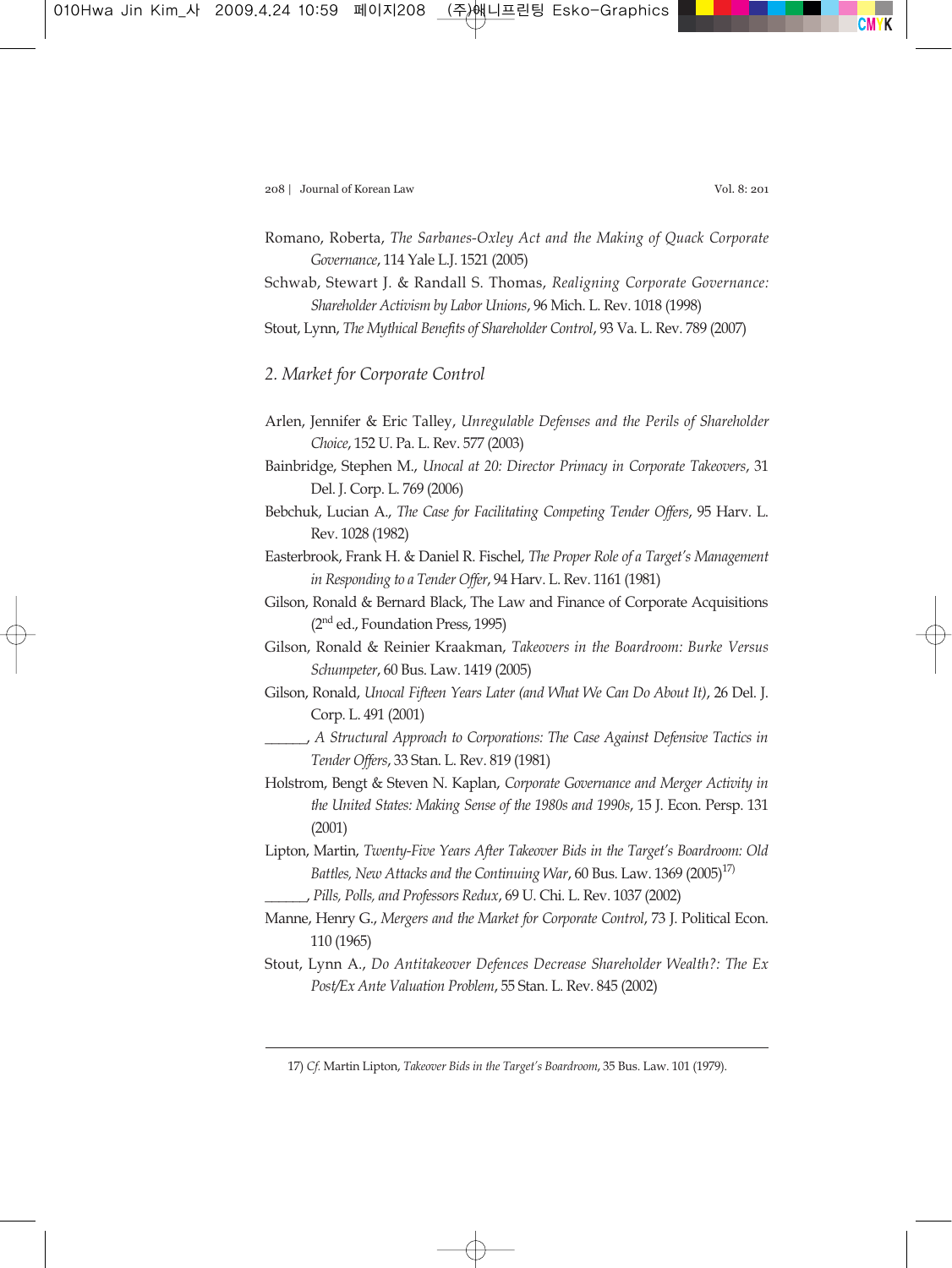Thompson, Robert B. & D. Gordon Smith, *Toward a New Theory of the Shareholder Role: "Sacred Space" in Corporate Takeovers*, 80 Tex. L. Rev. 261 (2001)

#### *3. Investment Bankers and Gatekeepers*

- Bhagat, Sanjai et al., *The Promise and Peril of Corporate Governance Indices*, 108 Colum. L. Rev. 1803 (2008)
- Brickey, Kathleen F., *From Boardroom to Courtroom to Newsroom: The Media and the Corporate Governance Scandals*, 33 J. Corp. L. 625 (2008)
- Briggs, Thomas W., *Corporate Governance and the New Hedge Fund Activism: An Empirical Analysis*, 32 J. Corp. L. 681 (2007)
- Cheffins, Brian & John Armour, *The Eclipse of Private Equity*, 33 Del. J. Corp. L. 1 (2008)
- Choi, Stephen, *Market Lessons for Gatekeepers*, 92 Nw. U. L. Rev. 916 (1998)
- Coffee, John C., Jr., Gatekeepers: The Professions and Corporate Governance (Oxford University Press, 2006)
- Ferran Eilis, Regulation of Private Equity-Backed Leveraged Buyout Activity in Europe (ECGI Working Paper, 2007)
- Kahan, Marcel & Edward B. Rock, *Hedge Funds in Corporate Governance and Corporate Control,* 155 U. Pa. L. Rev. 1021 (2007)
- Masulis, Ronald W. & Randall S. Thomas, *Does Private Equity Create Wealth?: The Effects of Private Equity and Derivatives on Corporate Governance*, 76 U. Chi. L. Rev. (2009)
- Morrison, Alan D. & William J. Wilhelm, Jr., Investment Banking: Institutions, Politics, and Law (Oxford University Press, 2007)

Rose, Paul, *The Corporate Governance Industry*, 32 J. Corp. L. 887 (2007)

Stapledon, G. P., Institutional Shareholders and Corporate Governance (Oxford University Press, 1996)

## **IV. Comparative Corporate Governance in General**

- Backer, Larry Cata, Comparative Corporate Law: United States, European Union, China and Japan (Carolina Academic Press 2002)
- Becht, Marco et al., Corporate Governance and Control (ECGI Working Paper, 2005)
- Black, Bernard et al., *Legal Liability of Directors and Company Officials Part 2: Court*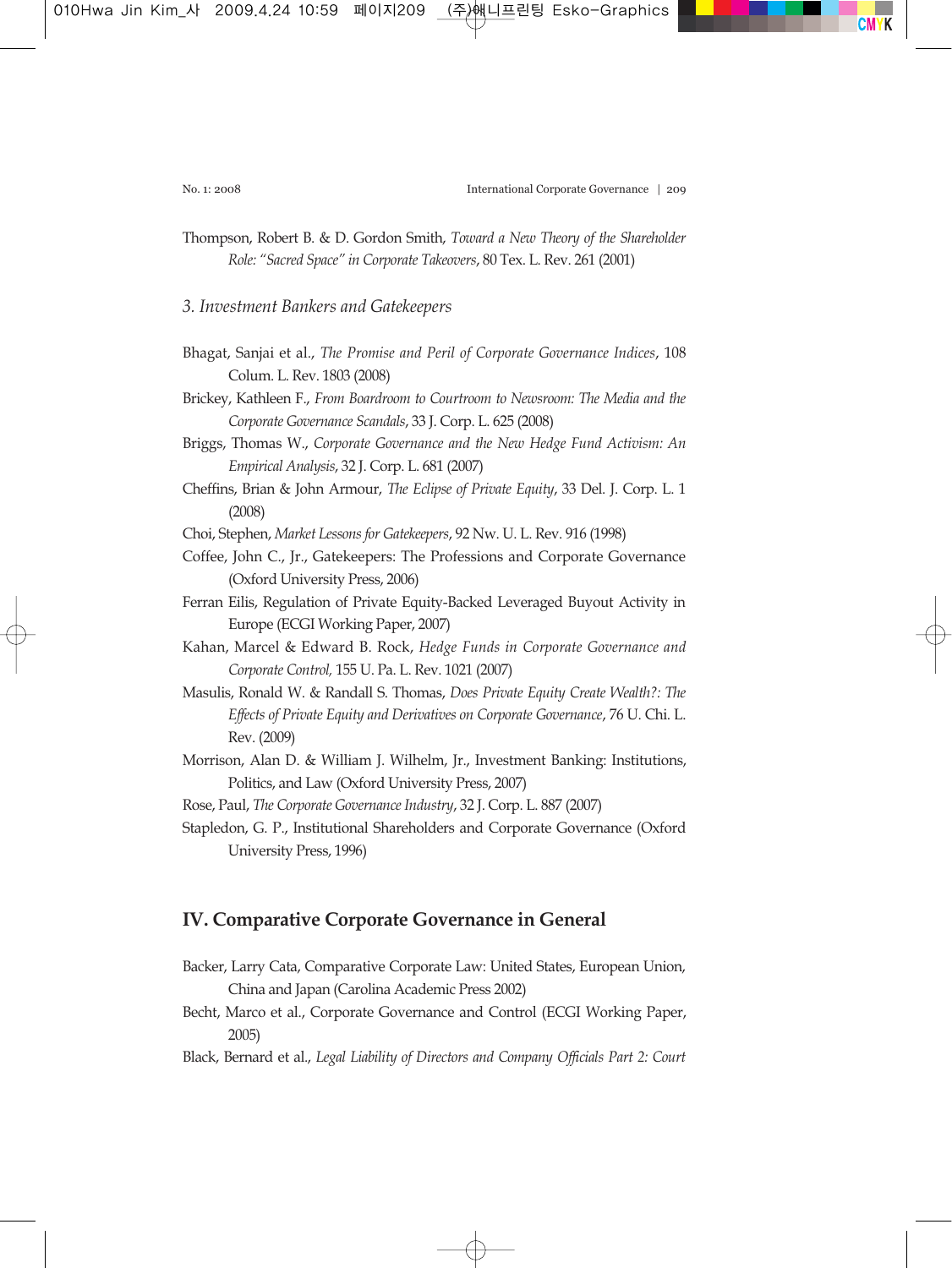*Procedures, Indemnification and Insurance, and Administrative and Criminal Liability*, 2008 Colum. Bus. L. Rev. 1

- \_\_\_\_\_\_, *Legal Liability of Directors and Company Officials Part 1: Substantive Grounds for Liability*, 2007 Colum. Bus. L. Rev. 614
- Bratton, William W. & Joseph A. McCahery, *Incomplete Contracts Theories of the Firm and Comparative Corporate Governance*, 2 Theoretical Inquiries in Law 745 (2001)
- \_\_\_\_\_\_, *Comparative Corporate Governance and the Theory of the Firm: The Case Against Global Cross Reference*, 38 Colum. J. Transnat'l L. 213 (1999)
- Cheffins, Brian & Bernard Black, *Outside Director Liability Across Countries*, 84 Tex. L. Rev. 1385 (2006)
- Clarke, Thomas, International Corporate Governance: A Comparative Approach (Routledge, 2007)
- Denis, Diane K. & John J. McConnell, International Corporate Governance (ECGI Working Paper, 2003)
- Enriques, Luca & Paolo Volpin, *Corporate Governance Reforms in Continental Europe*, 21 J. Econ. Persp. 117 (2007)
- Ferrarini, Guido et al., Executive Remuneration in the EU: Comparative Law and Practice (ECGI Working Paper, 2003)
- Gelter, Martin, *The Dark Side of Shareholder Influence: Managerial Autonomy and Stakeholder Orientation in Comparative Corporate Governance*, 50 Harv. Int'l L. J. 129 (2009)
- Gilson, Ronald J., *Controlling Family Shareholders in Developing Countries: Anchoring Relational Exchange*, 60 Stan. L. Rev. 633 (2007)
- \_\_\_\_\_\_, *Controlling Shareholders and Corporate Governance: Complicating the Comparative Taxonomy*, 119 Harv. L. Rev. 1641 (2006)
- Gourevitch, Peter A. & James Shinn, Political Power and Corporate Control: The New Global Politics of Corporate Governance (Princeton University Press, 2005)
- Gup, Benton E. ed., Corporate Governance in Banking: A Global Perspective (Edward Elgar Publishing, 2007)
- Hopt, Klaus J. et al. eds., Corporate Governance in Context: Corporations, States, and Markets in Europe, Japan, and the US (Oxford University Press, 2005)
- \_\_\_\_\_\_, Comparative Corporate Governance: The State of the Art and Emerging Research (Oxford University Press,  $1998$ )<sup>18)</sup>

18) *Cf.* John W. Cioffi, *State of the Art: A Review Essay on Comparative Corporate Governance:*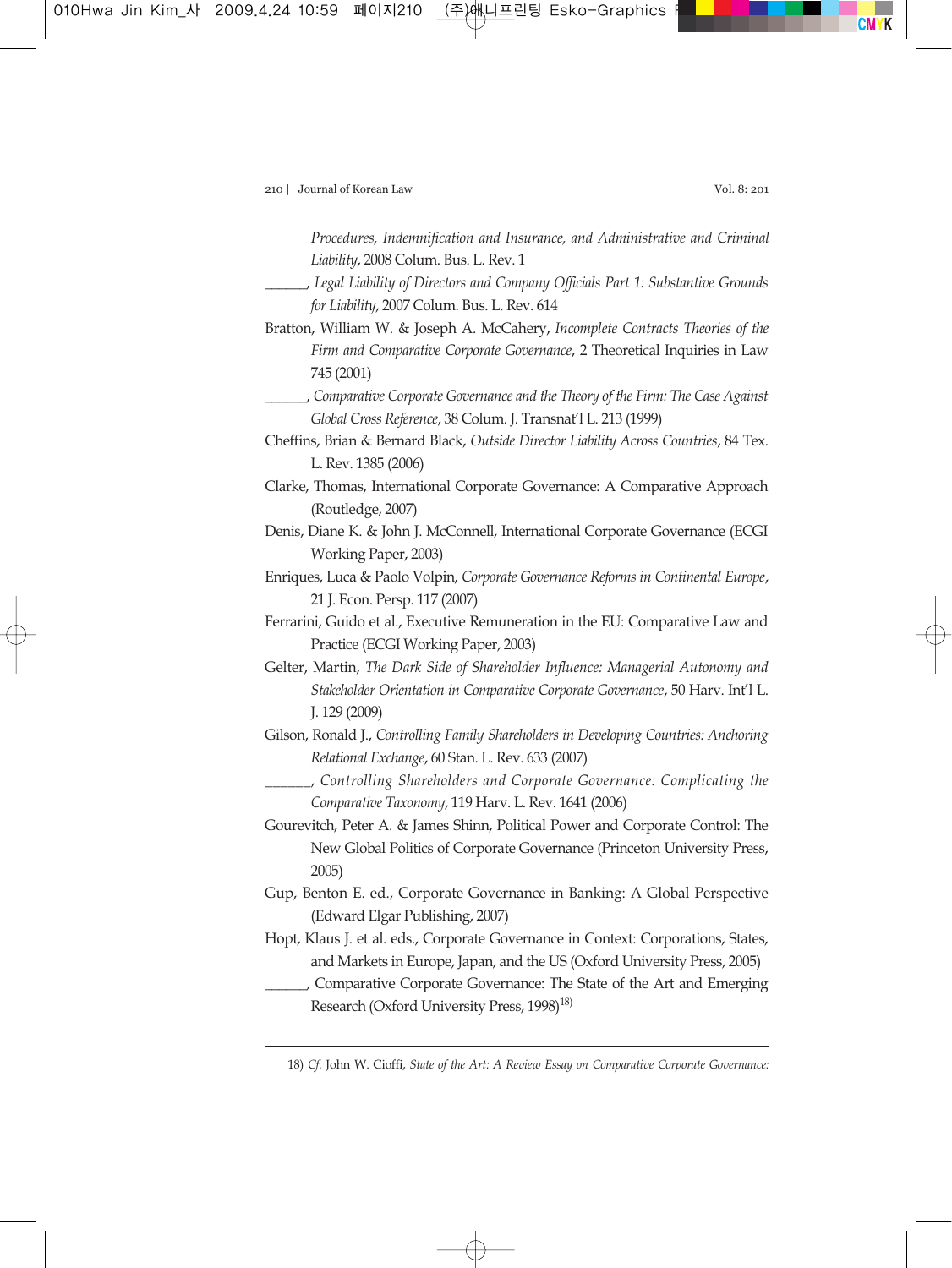Hopt, Klaus J. & Patrick C. Leyens, Board Models in Europe: Recent Developments of Internal Corporate Governance Structures in Germany, the United Kingdom, France, and Italy (ECGI Working Paper, 2004)

Jordaan, Hendrik F., *A Comparative Analysis of Corporate Fiduciary Law: Why Delaware Should Look Beyond the United States in Formulating a Standard of Care*, 31 Int'l Law. 133 (1997)

Kanda, Hideki et al., eds., Transforming Corporate Governance in East Asia (Routledge, 2008)

- Kraakman, Reinier et al. eds., The Anatomy of Corporate Law: A Comparative and Functional Approach (Oxford University Press,  $2004$ <sup>19)</sup>
- Mallin, Christine A. ed., International Corporate Governance: A Case Study Approach (Edward Elgar Publishing, 2006)
- McCahery, Joseph A. et al. eds., Corporate Governance Regimes: Convergence and Diversity (Oxford University Press, 2002)
- McCahery, Joseph A. & Erik P. M. Vermeulen, Corporate Governance of Non-Listed Companies (Oxford University Press, 2008)
- Milhaupt, Curtis J. & Katharina Pistor, Law and Capitalism: What Corporate Crises Reveal About Legal Systems and Economic Development Around the World (University of Chicago Press, 2008)<sup>20)</sup>
- Morck, Randall K. ed., A History of Corporate Governance Around the World: Family Business Groups to Professional Managers (University of Chicago Press, 2005)
	- ed., Concentrated Corporate Ownership (University of Chicago Press, 2000)
- Pistor, Katharina et al., *The Evolution of Corporate Law: A Cross-Country Comparison*, 23 U. Pa. J. Int'l Econ. L. 791 (2002)
- Rock, Edward B., *America's Shifting Fascination with Comparative Corporate Governance*, 74 Wash. U. L. Q. 367 (1996)
- Roe, Mark J., *Legal Origins, Politics, and Modern Stock Markets*, 120 Harv. L. Rev. 460 (2006)
- \_\_\_\_\_\_, Political Determinants of Corporate Governance: Political Context, Corporate Impact (Oxford University Press, 2003)
- \_\_\_\_\_\_, *Political Preconditions to Separating Ownership from Corporate Control*, 53

*The State of the Art and Emerging Research*, 48 Am. J. Comp. L. 501 (2000).

<sup>19)</sup> *Cf*. David A. Skeel, Jr., *Corporate Anatomy Lessons*, 113 Yale L. J. 1519 (2004).

<sup>20)</sup> *Cf.* David A. Skeel, Jr., *Governance in the Ruins*, 122 Harv. L. Rev. 696 (2008).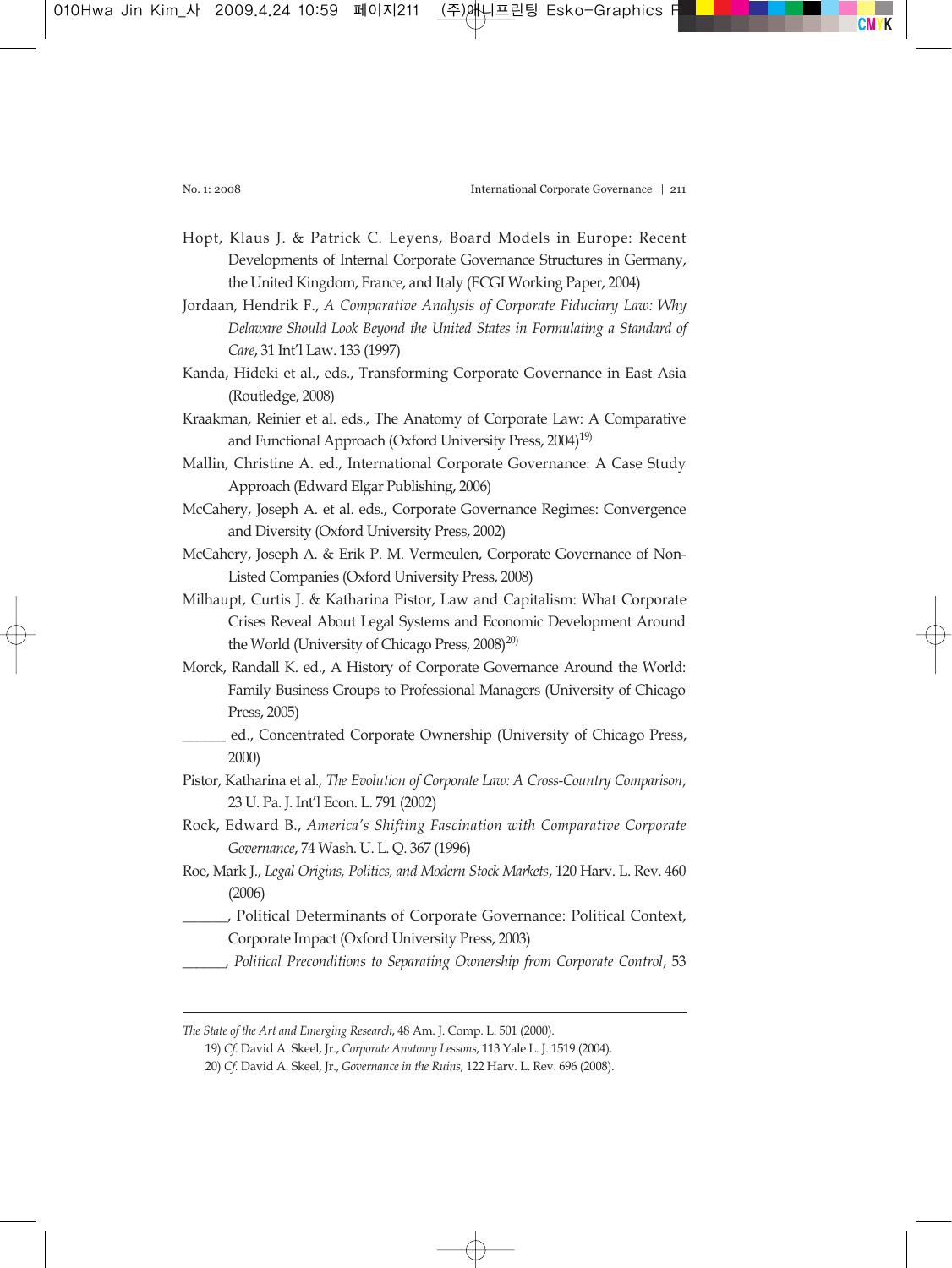212 | Journal of Korean Law Vol. 8: 201

Stan. L. Rev. 539 (2000)

- \_\_\_\_\_\_, Strong Managers, Weak Owners: The Political Roots of American Corporate Finance (Princeton University Press 1994)<sup>21)</sup>
- \_\_\_\_\_\_, *Some Differences in Corporate Structure in Germany, Japan, and the United States*, 102 Yale L. J. 1927 (1993)
- Romano, Roberta, *A Cautionary Note on Drawing Lessons from Comparative Corporate Law*, 102 Yale L. J. 2021 (1993)
- Voigt, Stefan, *Are International Merchants Stupid? Their Choice of Law Sheds Doubt on the Legal Origin Theory*, 5 J. Empirical Leg. Stud. 1 (2008)
- Zetzsche, Dirk, *Shareholder Interaction Preceding Shareholder Meetings of Public Corporations: A Six Country Comparison*, 2 Eur. Corp. & Fin. L. Rev. 105 (2005)

# **V. Cross-Country Empirical Studies**

- Bhattacharya, Utpal & Hazem Daouk, *The World Price of Insider Trading*, 57 J. Fin. 75 (2002)
- Claessens, Stijn et al., *The Separation of Ownership and Control in East Asian Corporations*, 58 J. Fin. Econ. 81 (2000)
- Dyck, Alexander & Luigi Zingales, *Private Benefits of Control: An International Comparison*, 59 J. Fin. 537 (2004)
- Faccio, Mara & Larry H. P. Lang, *The Ultimate Ownership of Western European Corporations*, 65 J. Fin. Econ. 365 (2002)
- La Porta, Rafael et al. (LLS&V), *Investor Protection and Corporate Governance*, 58 J. Fin. Econ. 3 (2000)
- La Porta, Rafael et al., *Corporate Ownership Around the World*, 54 J. Fin. 471 (1999)
- Lins, Karl V., *Equity Ownership and Firm Value in Emerging Markets*, 38 J. Fin. & Quantitative Analysis 159 (2003)
- LLS&V, *Law and Finance*, 106 J. Political Econ. 1113 (1998)
	- \_\_\_\_\_\_, *Legal Determinant of External Finance*, 52 J. Fin. 1131 (1997)
- Nenova, Tatiana, *The Value of Corporate Voting Rights and Control: A Cross-Country Analysis*, 68 J. Fin. Econ. 325 (2003)

<sup>21)</sup> *Cf.* Stephen M. Bainbridge, *The Politics of Corporate Governance: Roe's Strong Managers, Weak Owners*, 18 Harv. J.L. & Public Policy 671 (1995).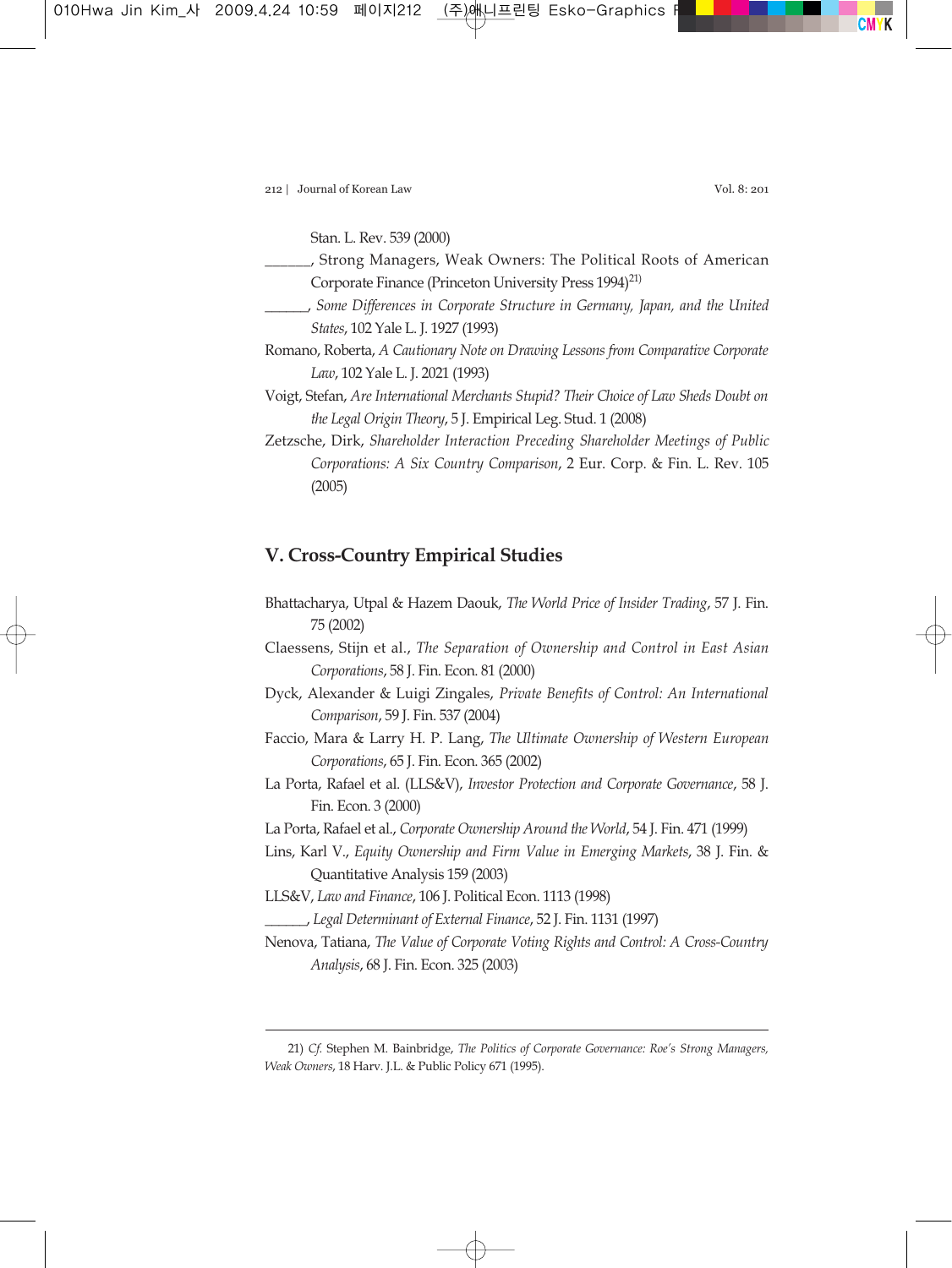- Pagano, Marco & Paolo F. Volpin, *The Political Economy of Corporate Governance*, 95 Am. Econ. Rev. 1005 (2005)
- Rossi, Stefano & Paolo Volpin, Cross-Country Determinants of Mergers and Acquisitions (ECGI Working Paper, 2003)
- Siems, Mathias M., *Shareholder Protection Around the World (Leximetric II)*, 33 Del. J. Corp. L. 111 (2008)

# **VI. Convergence Discussions**22)

Bebchuk, Lucian A. & Mark J. Roe, *A Theory of Path Dependence in Corporate Governance and Ownership*, 52 Stan. L. Rev. 127 (1999) Branson, Douglas M., *The Very Uncertain Prospect of "Global" Convergence in Corporate Governance*, 34 Cornell Int'l L. J. 321 (2001) Coffee, John C., *The Future as History: The Prospects for Global Convergence in Corporate Governance and Its Implications*, 93 Nw. U. L. Rev. 641 (1999) Gilson, Ronald J., *Globalizing Corporate Governance: Convergence of Form or Function*, 49 Am. J. Comp. L. 329 (2001) Licht, Amir N., *The Mother of All Path Dependencies: Toward a Cross-Cultural Theory of Corporate Governance Systems*, 26 Del. J. Corp. L. 147 (2001) McDonnell, Brett H., *Convergence in Corporate Governance—Possible, but not Desirable*, 47 Vill. L. Rev. 341 (2002) Osugi, Kenichi, *What is Converging?: Rules on Hostile Takeovers in Japan and the Convergence Debate*, 9 Asian-Pacific L. & Policy J. 143 (2007)

Roe, Mark J., *Chaos and Evolution in Law and Economics*, 109 Harv. L. Rev. 641 (1996)

<sup>22)</sup> There exist at least three German *Habilitationsschriften* that extensively cover this topic: For the convergence discussions in general, *see* Mathias M. Siems, Die Konvergenz der Rechtssysteme im Recht der Aktionäre (Mohr Siebeck, 2005); for the reception of U.S. corporate law in general in Germany, *see* Jan von Hein, Die Rezeption US-amerikanischen Gesellschaftsrechts in Deutschland (Mohr Siebeck, 2008) (1,089 pages); and for the reception of the business judgment rule in Germany, *see* Andrea Lohse, Unternehmerisches Ermessen (Mohr Siebeck, 2005).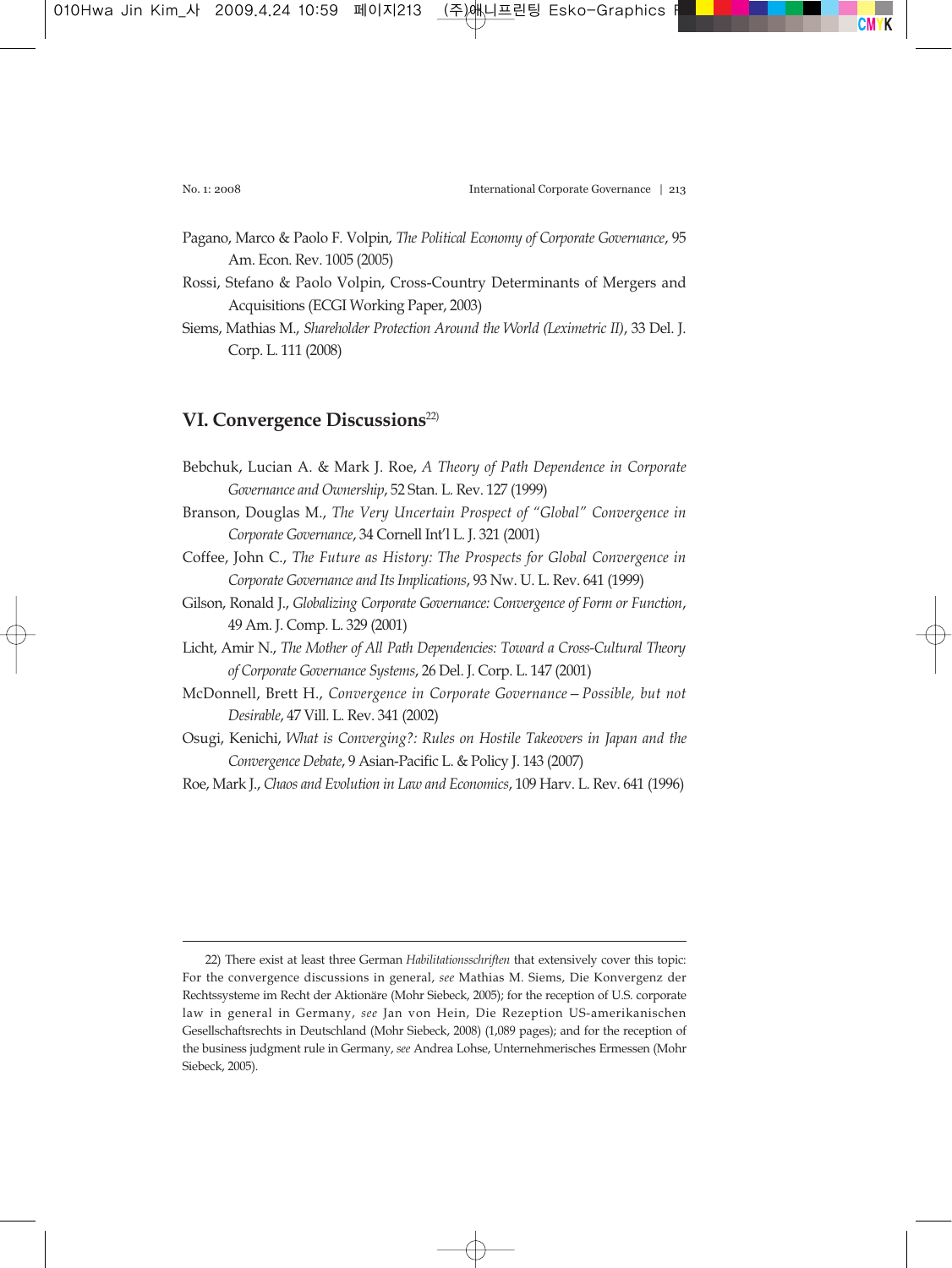## **VII. Cross-Listing and Cross-Border Mergers and Acquisitions**

- Basnage, John M. et al., *Cross-Border Tender Offers and Other Business Combination Transactions and the U.S. Federal Securities Laws: An Overview*, 61 Bus. Law. 1071 (2006)
- Black, Bernard S., *The First International Merger Wave (and the Fifth and Last U.S. Wave)*, 54 U. Miami L. Rev. 799 (2000)
- Coffee, John C., *Racing Towards the Top?: The Impact of Cross-Listings and Stock Market Competition on International Corporate Governance*, 102 Colum. L. Rev. 1757 (2002)
- Domowitz, Ian et al., *International Cross-Listing and Order Flow Migration: Evidence from an Emerging Market*, 53 J. Fin. 2001 (1998)
- Fanto, James A. & Roberta S. Karmel, *A Report on the Attitudes of Foreign Companies Regarding a U.S. Listing*, 3 Stan. J. L., Bus. & Fin. 37 (1997)
- Foerster, Stephen R. & G. Andrew Karolyi, *The Effects of Market Segmentation and Investor Recognition on Asset Prices: Evidence from Foreign Stocks Listing in the United States*, 54 J. Fin. 981 (1999)
- Gordon, Jeffrey N., *Pathways to Corporate Convergence?: Two Steps on the Road to Shareholder Capitalism in Germany: Deutsche Telekom and Daimler Chrysler*, 5 Colum. J. Eur. L. 219 (1999)
- Gruson, Michael, *Global Shares of German Corporations and Their Dual Listings on the Frankfurt and New York Stock Exchanges*, 22 U. Pa. J. Int'l Econ. L. 185 (2001)
- Hargis, Kent, *International Cross-Listing and Stock Market Development in Emerging Economies*, 9 Int'l Rev. Econ. & Fin. 101 (2000)
- Huddart, Steven et al., *Disclosure Requirements and Stock Exchange Listing Choice in an International Context*, 26 J. Acct. & Econ. 237 (1999)
- Kim, Hwa-Jin, *Cross-Listing of Korean Companies on Foreign Exchanges: Law and Policy*, 3 J. Korean L. 1 (2003)
- Licht, Amir, *Legal Plug-Ins: Cultural Distance, Cross-Listing, and Corporate Governance Reform*, 22 Berkeley J. Int'l L. 159 (2004)
- \_\_\_\_\_\_, *Cross-Listing and Corporate Governance: Bonding or Avoiding?*, 4 Chi. J. Int'l L. 141 (2003)
- \_\_\_\_\_\_, *Managerial Opportunism and Foreign Listing: Some Direct Evidence*, 22 U. Pa. J. Int'l Econ. L. 325 (2001)
- Litvak, Kate, *Sarbanes-Oxley and the Cross-Listing Premium*, 105 Mich. L. Rev. 1857 (2007)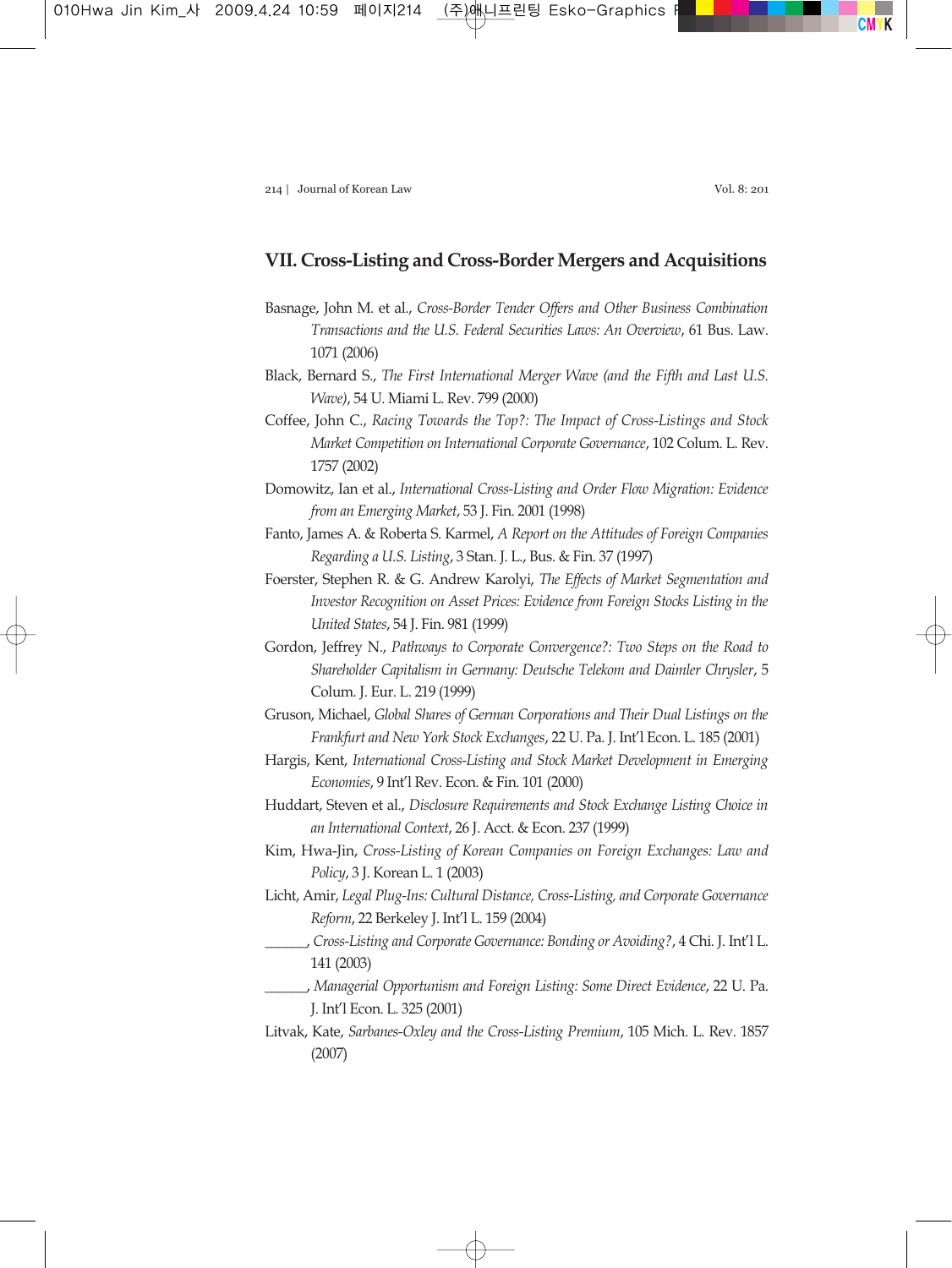- Miller, Darius P., *The Market Reaction to International Cross-listings: Evidence from Depository Receipts*, 51 J. Fin. Econ. 103 (1999)
- Mitnick, Scott, *Cross-Border Mergers and Acquisitions in Europe: Reforming Barriers to Takeovers*, 2001 Colum. Bus. L. Rev. 683
- Velli, Joseph, *American Depository Receipts: An Overview*, 17 Fordham Int'l L. J. 38 (1994)
- Yamori, Nobuyoshi & Taiji Baba, *Japanese Management Views on Overseas Exchange Listings: Survey Results*, 12 J. Int'l Fin. Mgt. & Acct. 286 (2001)

# **VIII. Global Securities Markets and Regulatory Competition**

- *1. Regulatory Competition in the United States*
- Bebchuk, Lucian A. et al., *Does the Evidence Favor State Competition in Corporate Law?*, 90 Cal. L. Rev. 1775 (2002)
- Bebchuk, Lucian A. & Allen Ferrell, *A New Approach to Takeover Law and Regulatory Competition*, 87 Va. L. Rev. 111 (2001)
- Bebchuk, Lucian A. & Assaf Hamdani, *Vigorous Race or Leisurely Walk: Reconsidering the Competition over Corporate Charters*, 112 Yale L. J. 553 (2002)
- Bebchuk, Lucian A., *Federalism and the Corporation: The Desirable Limits on State Competition in Corporate Law*, 105 Harv. L. Rev. 1435 (1992)
- Carry, William L., *Federalism and Corporate Law: Reflections Upon Delaware*, 83 Yale L. J. 663 (1974)
- Coffee, John C., *The Modern Market for Corporate Charters: Competition, Collusion, and the Future*, 25 Del. J. Corp. L. 87 (2000)
- Kahan, Marcel & Ehud Kamar, *The Myth of State Competition in Corporate Law*, 55 Stan. L. Rev. 679 (2002)
- Roe, Mark J., *Delaware's Politics*, 118 Harv. L. Rev. 2491 (2005) \_\_\_\_\_\_, *Delaware's Competition*, 117 Harv. L. Rev. 588 (2003)
- Romano, Roberta, The Advantage of Competitive Federalism for Securities Regulation (AEI Press, 2002)
	- \_\_\_\_\_\_, *Empowering Investors: A Market Approach to Securities Regulation*, 107 Yale L. J. 2359 (1998)
- \_\_\_\_\_\_, The Genius of American Corporate Law (AEI Press, 1993)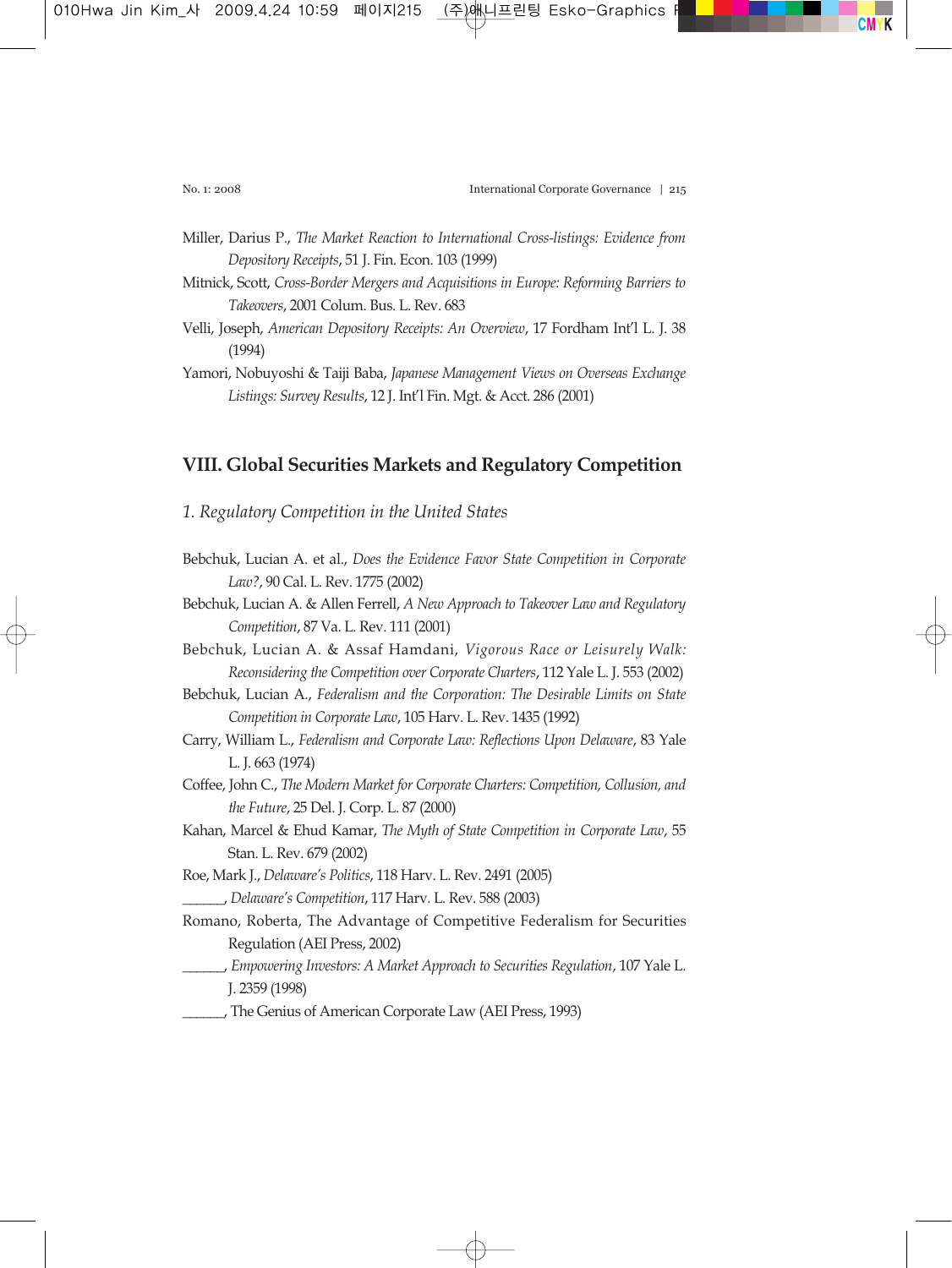#### *2. The Global Markets*

- Aggarwal, Reena et al., U.S. Securities Regulation in a World of Global Exchanges (ECGI Working Paper, 2006)
- Choi, Stephen J. & Andrew T. Guzman, *Portable Reciprocity: Rethinking the International Reach of Securities Regulation*, 71 S. Cal. L. Rev. 903 (1998)
	- \_\_\_\_\_\_, *The Dangerous Extraterritoriality of American Securities Law*, 17 Nw. J. Int'l L. & Bus. 207 (1996)
- Choi, Stephen J., *Assessing Regulatory Responses to Securities Market Globalization*, 2 Theoretical Inquiries in Law 613 (2001)
- Fox, Merritt B, *Regulation FD and Foreign Issuers: Globalization's Strains and Opportunities*, 41 Va. J. Int'l L. 653 (2001)
- \_\_\_\_\_\_, *The Issuer Choice Debate*, 2 Theoretical Inquiries in Law 563 (2001)
- \_\_\_\_\_\_, *The Political Economy of Statutory Reach: U.S. Disclosure Rules in a Globalizing Market for Securities*, 97 Mich. L. Rev. 696 (1998)
- \_\_\_\_\_\_, *Securities Disclosure in a Globalizing Market: Who Should Regulate Whom*, 95 Mich. L. Rev. 2498 (1997)
- Geiger, Uri, *Harmonization of Securities Disclosure Rules in the Global Market—A Proposal*, 66 Fordham L. Rev. 1785 (1998)
- \_\_\_\_\_\_, *The Case for the Harmonization of Securities Disclosure Rules in the Global Market*, 1997 Colum. Bus. L. Rev. 241
- Guzman, Andrew T., *Public Choice and International Regulatory Competition*, 90 Geo. L. J. 971 (2002)
- Hill, Jennifer G., The Shifting Balance of Power between Shareholders and the Board: News Corp's Exodus to Delaware and Other Antipodean Tales (ECGI Working Paper,  $2008)^{23}$ )
- Jackson, Howell E. & Eric J. Pan, *Regulatory Competition in International Securities Markets: Evidence from Europe in 1999—Part I*, 56 Bus. Law. 653 (2001)
- Jackson, Howell E., *Centralization, Competition, and Privatization in Financial Regulation*, 2 Theoretical Inquiries in Law 649 (2001)
- Kane, Mitchell A. & Edward B. Rock, *Corporate Taxation and International Charter*

<sup>23)</sup> *Cf*. News Corporation Press Release: Australian Federal Court Approves News Corporation Reincorporation to United States, November 3, 2004; News Corporation Press Release: Shareholders and Optionholders Overwhelmingly Approve Reincorporation, October, 26, 2004; News Corporation, Information Memorandum, September 15, 2004.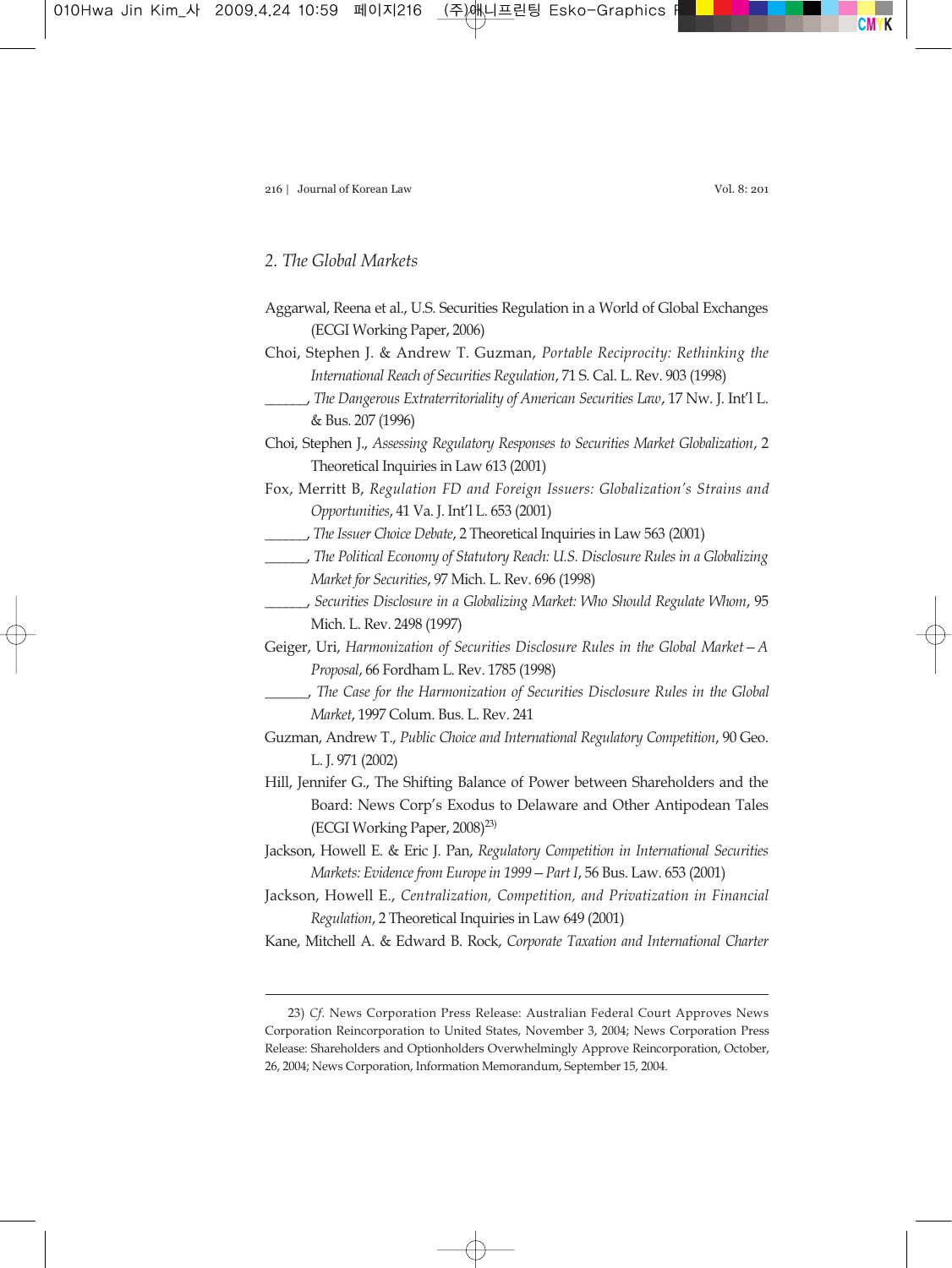*Competition*, 106 Mich. L. Rev. 1229 (2008)

- Karmel, Roberta S., *The Case for a European Securities Commission*, 38 Colum. J. Transnat'l L. 9 (1999)
- Licht, Amir N., *Stock Exchange Mobility, Unilateral Recognition, and the Privatization of Securities Regulation*, 41 Va. J. Int'l L. 583 (2001)
- \_\_\_\_\_\_, *Games Commissions Play: 2x2 Games of International Securities Regulation*, 24 Yale J. Int'l L. 61 (1999)
- \_\_\_\_\_\_, *International Diversity in Securities Regulation: Roadblocks on the Way to Convergence*, 20 Cardozo L. Rev. 227 (1998)
- \_\_\_\_\_\_, *Regulatory Arbitrage for Real: International Securities Regulation in a World of Interacting Securities Markets*, 38 Va. J. Int'l L. 563 (1998)
- Michie, Ranald C., The Global Securities Market: A History (Oxford University Press, 2006)
- Poser, Norman, *The Stock Exchanges of the United States and Europe: Automation, Globalization and Consolidation*, 22 U. Pa. J. Int'l Econ. L. 497 (2001)
- Romano, Roberta, *The Need for Competition in International Securities Regulation*, 2 Theoretical Inquiries in Law 387 (2001)
- Schuster, Gunnar, *Extraterritoriality of Securities Laws: An Economic Analysis of Jurisdictional Conflicts*, 26 Geo. J. Int'l L. 165 (1994)
- Smith, Trig R., *The S.E.C. and Regulation of Foreign Private Issuers: Another Missed Opportunity at Meaningful Regulatory Change*, 26 Brooklyn J. Int'l L. 765 (2000)
- Steinberg, Marc I. & Lee E. *Michaels, Disclosure in Global Securities Offerings: Analysis of Jurisdictional Approaches, Commonality and Reciprocity*, 20 Mich. J. Int'l L. 207 (1999)

# **IX. Corporate Governance and International Law**

- Ho, Daniel E., *Compliance and International Soft Law: Why Do Countries Implement the Basle Accord?*, 5 J. Int'l Econ. L. 647 (2002)
- Karmel, Roberta S., *The Case for a European Securities Commission*, 38 Colum. J. Transnational L. 9 (1999)
- Kim, Hwa-Jin, *Taking International Soft Law Seriously: Its Implications for Global Convergence in Corporate Governance*, 1 J. Korean L. 1 (2001)
- Lee, Lawrence L. C., *The Basle Accords as Soft Law: Strengthening International Banking Supervision*, 39 Va. J. Int'l L. 1 (1998)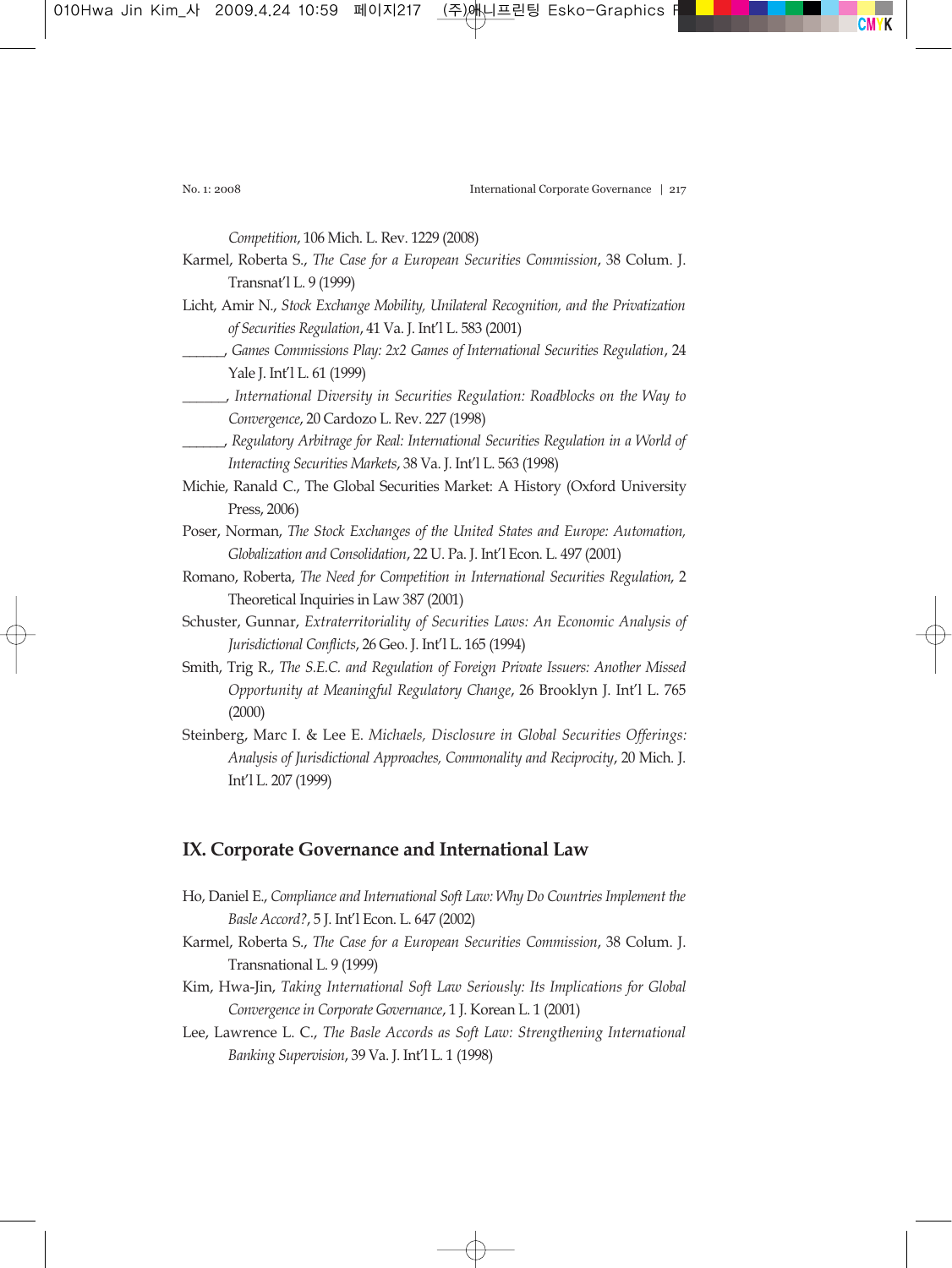- Licht, Amir N., *Games Commissions Play: 2x2 Games of International Securities Regulation*, 24 Yale J. Int'l L. 61 (1999)
- Steinberg, Marc I. & Lee E. Michaels, *Disclosure in Global Securities Offerings: Analysis of Jurisdictional Approaches, Commonality and Reciprocity*, 20 Mich. J. Int'l L. 207 (1999)

# **X. Select Jurisdictions and Their Firms**

## *1. China*

- Art, Robert C. & Minkang Gu, *China Incorporated: The First Corporation Law of the People's Republic of China*, 20 Yale J. Int'l L. 273 (1995)
- Cai, Hua, Bonding, *Law Enforcement and Corporate Governance in China*, 13 Stan. J. L. Bus. & Fin. 82 (2007)
- Clarke, Donald, *The Independent Director in Chinese Corporate Governance*, 31 Del. J. Corp. L. 125 (2006)
- Eu, David, *Financial Reforms and Corporate Governance in China*, 34 Colum. J. Transnat'l L. 469 (1996)
- Guo, Li, *The Chinese Financial Conglomerate and Its Company Law Implications*, 7 J. Korean L. 197 (2007)
- Liebman, Benjamin L. & Curtis J. Milhaupt, *Reputational Sanctions in China's Securities Market*, 108 Colum. L. Rev. 929 (2008)
- MacNeil, Iain, *Adaptation and Convergence in Corporate Governance: The Case of Chinese Listed Companies*, 2 J. Corp. L. Stud. 289 (2002)
- Ruskola, Teemu, *Conceptualizing Corporations and Kinship: Comparative Law and Development Theory in a Chinese Perspective*, 52 Stan. L. Rev. 1599 (2000)

## *2. Eastern Europe*

- Atanasov, Vladimir et al., *Learning from the General Principles of Company Law for Transition Economies: The Case of Bulgaria*, 31 J. Corp. L. 1003 (2006)
- Avilov, Gainan et al., *General Principles of Company Law for Transition Economies*, 24 J. Corp. L. 190 (1999)
- Bainbridge, Stephen & Rado Bohinc, *Corporate Governance in Post-Privatized Slovenia*, 49 Am. J. Comp. L. 49 (2001)
- Breskovski, Vassil, *Directors' Duty of Care in Eastern Europe*, 29 Int'l Law. 77 (1995)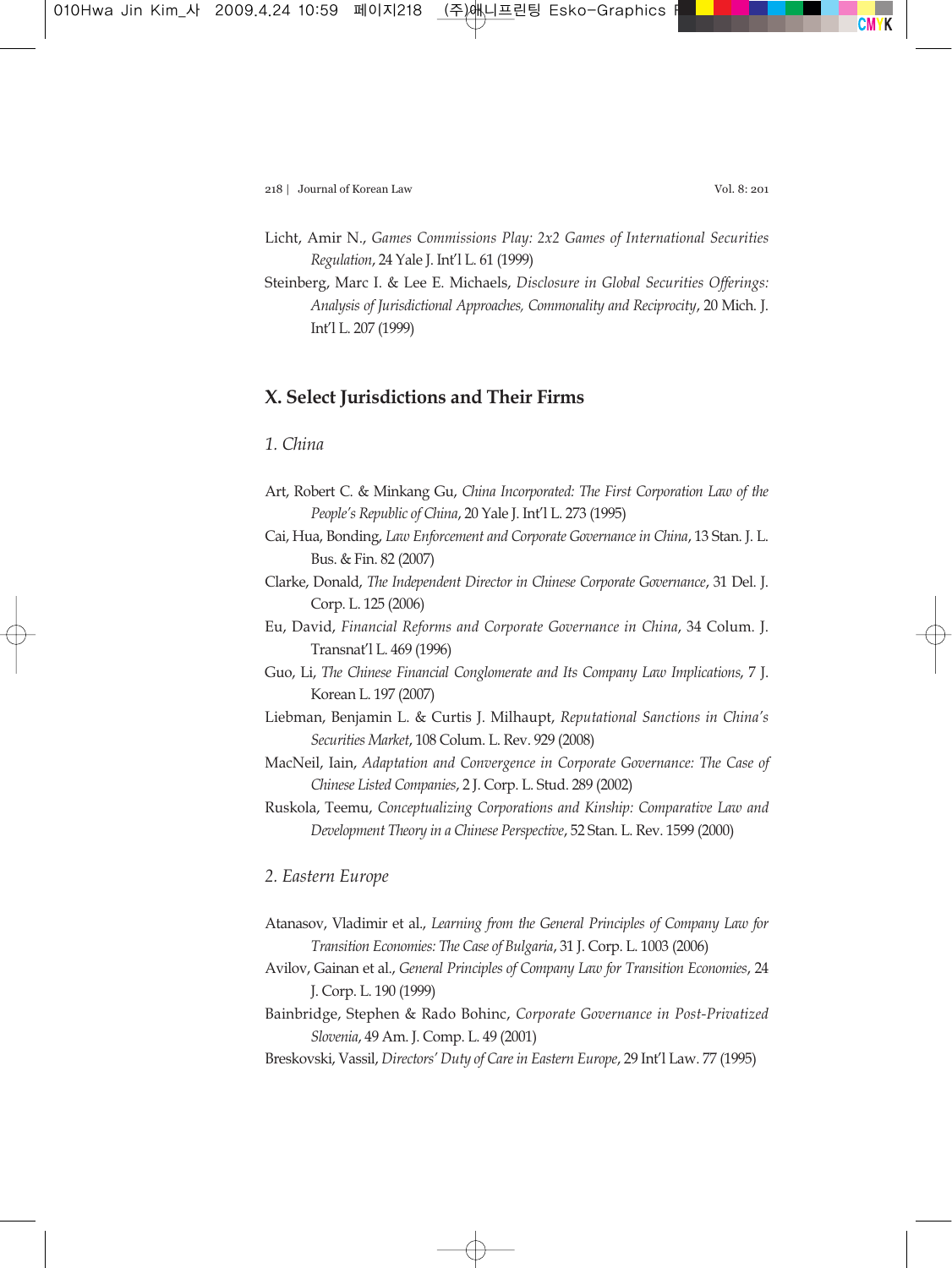- Coffee, Jr., John C., *Privatization and Corporate Governance: The Lessons from Securities Market Failure*, 25 J. Corp. L. 1 (1999)
- Mickiewicz, Tomasz M. ed., Corporate Governance and Finance in Poland and Russia (Palgrave Macmillan, 2007)
- *3. European Union*
- Becht, Marco, Reciprocity in Takeovers (ECGI Working Paper, 2003)
- Behrens, Peter, *International Company Law in View of the Centros Decision of the ECJ*, 1 Eur. Bus. Org. L. Rev. 125 (2000)
- Fabrizio, Barca & Marco Becht, The Control of Corporate Europe (Oxford University Press, 2003)
- Ferrarini, Guido et al. eds., Reforming Company Law and Takeover Law in Europe (Oxford University Press, 2004)
- Ferrarini, Guido, *One Share—One Vote: A European Rule?*, 3 Eur. Company & Fin. L. Rev. 147 (2006)
- Gelter, Martin & Mathias M. Siems, *Judicial Federalism in the ECJ's Berlusconi Case: Toward More Credible Corporate Governance and Financial Reporting?*, 46 Harv. Int'l L. J. 487 (2005)
- Gilson, Ronald J., *The Political Ecology of Takeovers: Thoughts on Harmonizing the European Corporate Governance Environment*, 61 Fordham L. Rev. 161 (1992)
- Siems, Mathias M., *The Case Against Harmonisation of Shareholder Rights*, 6 Eur. Bus. Org. L. Rev. 539 (2005)

## *4. France*

- Aste, Lauren J., *Reforming French Corporate Governance: A Return to the Two-Tier Board?*, 32 George Washington J. Int'l L. & Econ. 1 (1999)
- Fanto, James A., *The Role of Corporate Law in French Corporate Governance*, 31 Cornell Int'l L. J. 31 (1998)
- Fanto, James A., *The Transformation of French Corporate Governance and United States Instituional Investors*, 21 Brook. J. Int'l L. 1 (1995)
- Tiberghien, Yves, Entrepreneurial States: Reforming Corporate Governance in France, Japan, and Korea (Cornell University Press, 2007)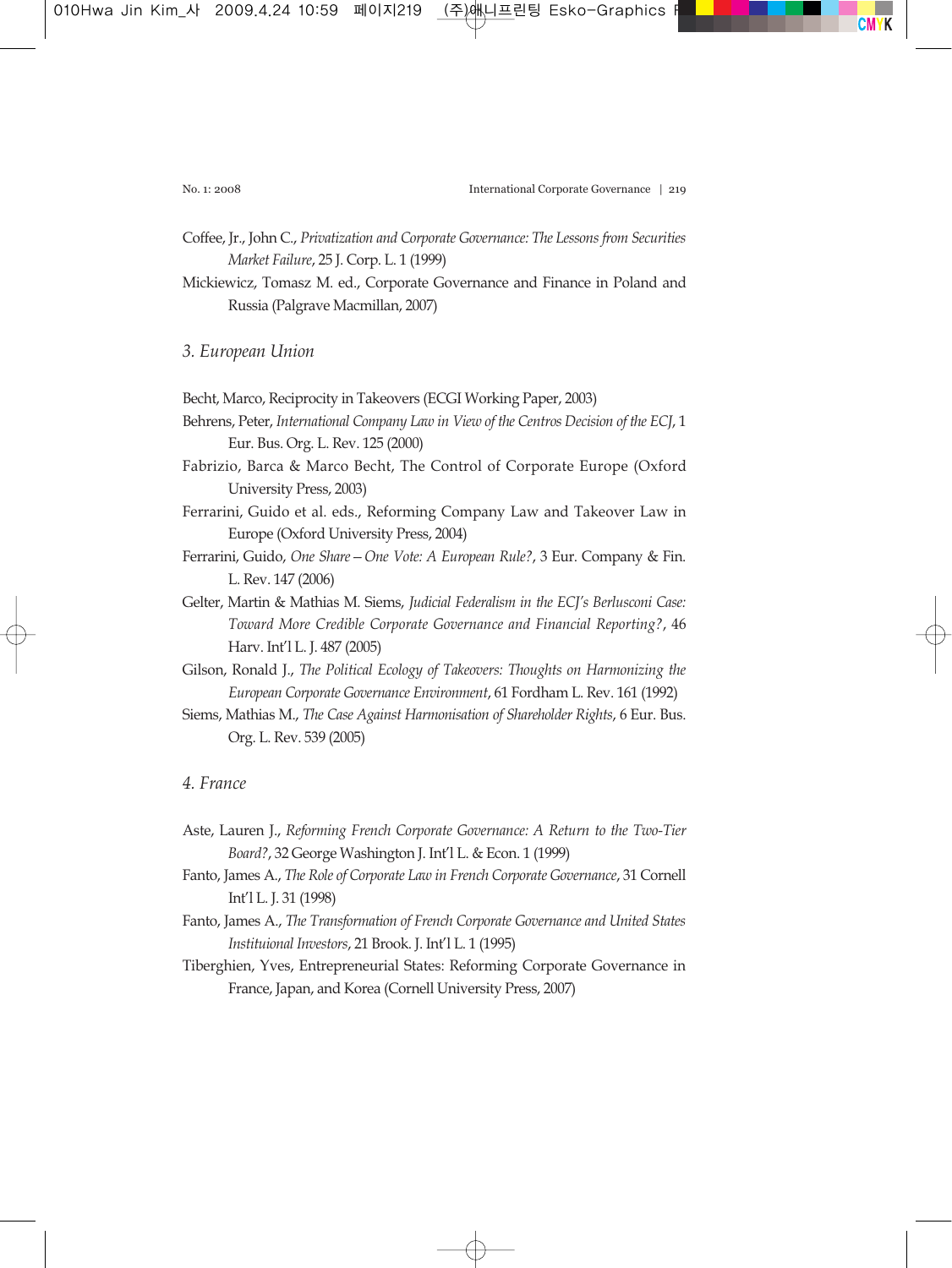## *5. Germany*

- Börsch, Alexander, Global Pressure, National System: How German Corporate Governance Is Changing (Cornell University Press, 2007)
- Cheffins, Brian R., *The Metamorphosis of "Germany Inc.": The Case of Executive Pay*, 49 Am. J. Comp. L. 497 (2001)
- Dinh, Viet D., *Codetermination and Corporate Governance in a Multinational Business Enterprise*, 24 J. Corp. L. 975 (1999)
- Du Plessis, Jean J. et al., German Corporate Governance in International and European Context (Springer, 2007)
- Karacz, Maximilian C., *A Market for Incorporations in Germany: American Competitive Federalism as a Viable Model in the Largest Economy in the EU?*, 49 Harv. Int'l L. J. Online 83 (2008)
- Kim, Hwa-Jin, Markets, *Financial Institutions, and Corporate Governance: Perspectives from Germany*, 26 Geo. J. Int'l L. 371 (1995)
- O'Sullivan, Mary, Contests for Corporate Control: Corporate Governance and Economic Performance in the United States and Germany (Oxford University Press 2000)
- Payne, Jennifer ed., Takeovers in English and German Law (Hart Publishing, 2003)
- Mark G. Robilotti, *Codetermination, Stakeholder Rights, and Hostile Takeovers: A Reevaluation of the Evidence from Abroad*, 38 Harv. Int'l L. J. 536 (1997)
- Roe, Mark J., *German Co-Determination and German Securities Markets*, 1998 Colum. Bus. L. Rev. 167
- Schnorbus, York, *Tracking Stock in Germany: Is German Corporate Law Flexible Enough to Adopt American Financial Innovations?*, 22 U. Pa. J. Int'l Econ. L. 541 (2001)

## *6. India*

- Armour, John & Priya Lele, Law, Finance, and Politics: The Case of India (ECGI Working Paper, 2008)
- Black, Bernard S. & Vikramaditya S. Khanna, *Can Corporate Governance Reforms Increase Firms' Market Values?: Evidence from India*, 4 J. Empirical Leg. Stud. 749 (2007)
- Khanna, Tarun & Krishna Palepu, *Is Group Affiliation Profitable in Emerging*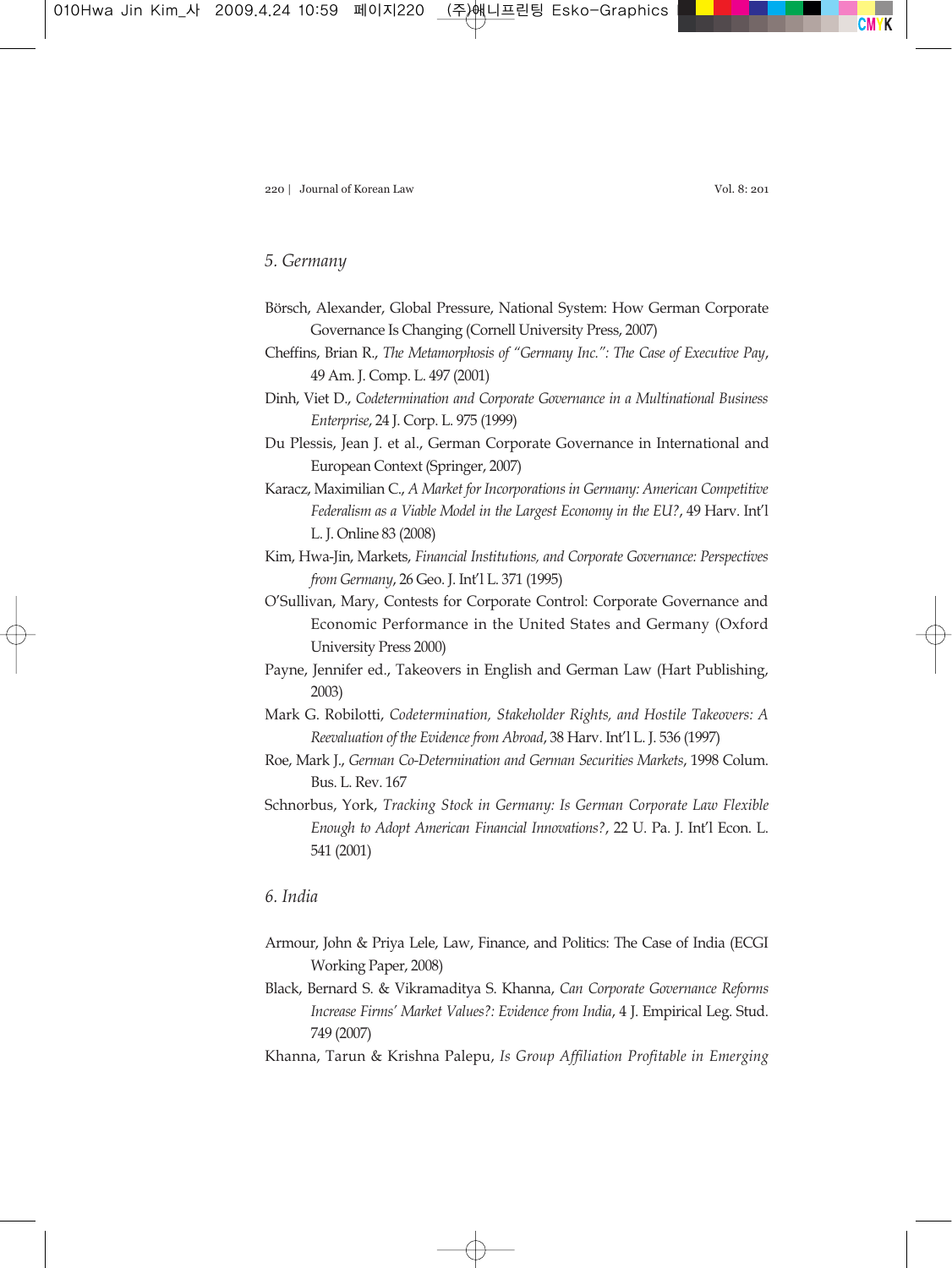*Markets?: An Analysis of Diversified Indian Business Groups*, 55 J. Fin. 867 (2000)

*7. Israel*

- Blass, Asher et al., *Corporate Governance in an Emerging Market: The Case of Israel*, 10 J. App. Corp. Fin. 79 (1998)
- Licht, Amir N., *David's Dilemma: A Case Study of Securities Regulation in a Small Open Market*, 2 Theoretical Inquiries in Law 673 (2001)
- \_\_\_\_\_\_, *Managerial Opportunism and Foreign Listing: Some Direct Evidence*, 22 U. Pa. J. Int'l Econ. L. 325 (2001)
- Rock, Edward B., *Greenhorns, Yankees and Cosmopolitans: Venture Capital, IPOs, Foreign Firms and U.S. Markets*, 2 Theoretical Inquiries in Law 711 (2001)

*8. Italy*

- Cheffins, Brian R., C*urrent Trends in Corporate Governance: Going From London to Milan via Toronto*, 10 Duke J. Comp. & Int'l L. 5 (1999)
- Ferrarini, Guido, Paolo Giudici & Mario Stella Richter, *Company Law Reform in Italy: Real Progress?*, 69 Rabels Zeitschrift für ausländisches und internationales Privatrecht 658 (2005)
- Ferrarini, Guido & Paolo Giudici, Financial Scandals and the Role of Private Enforcement: The Parmalat Case (ECGI Working Paper, 2005)
- Macey, Jonathan R., *Italian Corporate Governance: One American's Perspective*, 1998 Colum. Bus. L. Rev. 121
- Ventoruzzo, Marco, *Experiments in Comparative Corporate Law: The Recent Italian Reform and the Dubious Virtues of a Market for Rules in the Absence of Effective Regulatory Competition*, 40 Texas Int'l L. J. 113 (2004)

## *9. Japan*

- Aoki, Masahiko & Ronald Dore eds., The Japanese Firm: The Sources of Competitive Strength (Oxford University Press 1996)
- Aoki, Masahiko & Hugh Patrick eds., The Japanese Main Bank System: Its Relevance for Developing and Transforming Economies (Oxford University Press 1995)
- Aoki, Masahiko & Gary R. Saxonhouse eds., Finance, Governance, and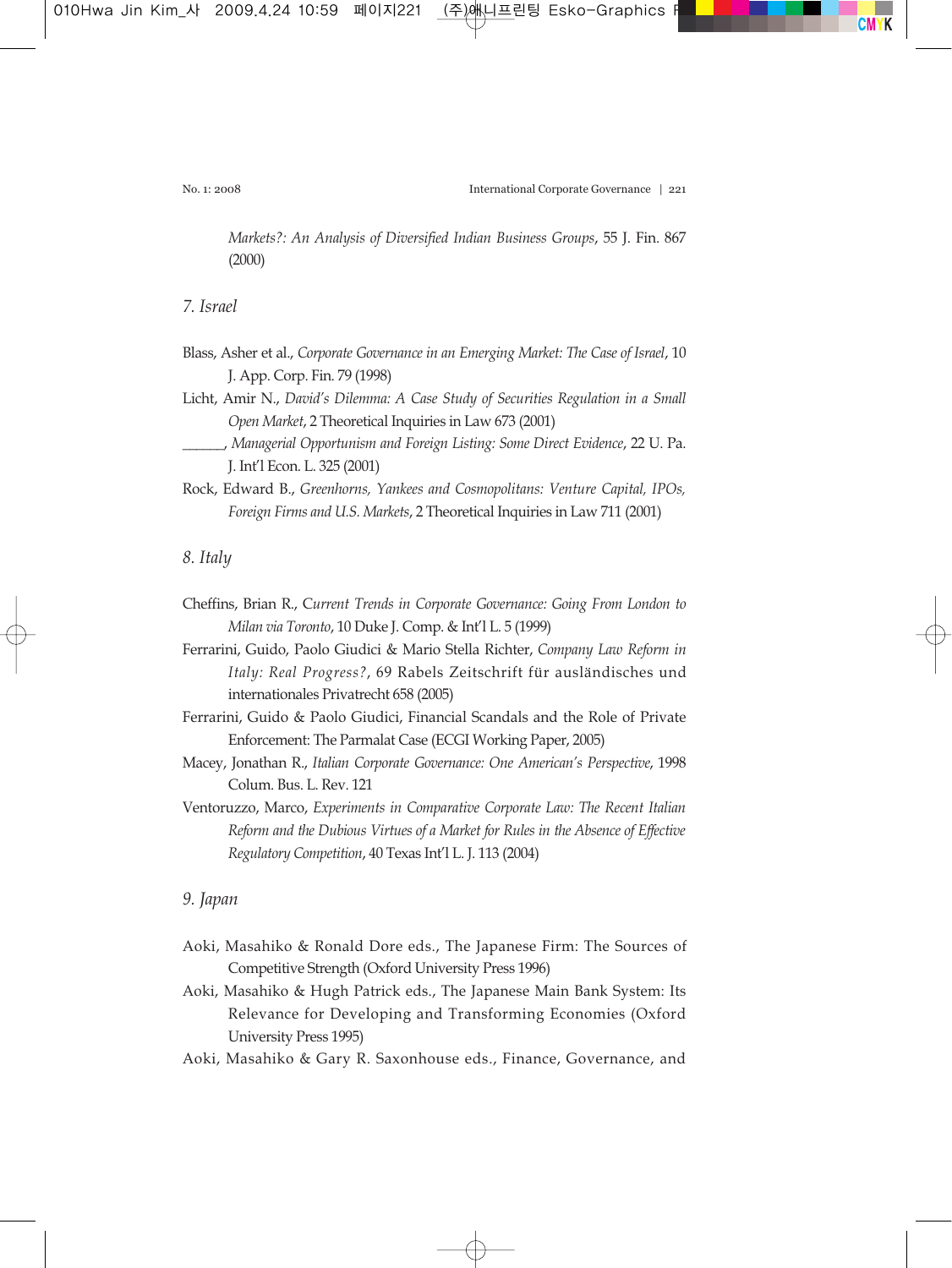Competitiveness in Japan (Oxford University Press 2000)

- Aoki, Masahiko, Information, Corporate Governance, and Institutional Diversity: Competitiveness in Japan, the USA, and the Transitional Economies (Oxford University Press 2001)
- Gilson, Ronald J. & Curtis J. Milhaupt, *Choice as Regulatory Reform: The Case of Japanese Corporate Governance*, 53 Am. J. Comp. L. 343 (2005)
- Gilson, Ronald J. & Mark J. Roe, *Lifetime Employment: Labor Peace and the Evolution of Japanese Corporate Governance*, 99 Colum. L. Rev. 508 (1999)
- \_\_\_\_\_\_, *Understanding the Japanese Keiretsu: Overlaps Between Corporate Governance and Industrial Organization*, 102 Yale L. J. 871 (1993)
- Gilson, Ronald J., *The Poison Pill in Japan: The Missing Infrastructure*, 2004 Colum. Bus. L. Rev. 21
- Kawashima, Shiro & Susumu Sakurai, *Shareholder Derivative Litigation in Japan: Law, Practice, and Suggested Reforms*, 33 Stan. J. Int'l L. 9 (1997)
- Learmount, Simon, Corporate Governance: What Can Be Learned from Japan? (Oxford University Press, 2004)
- Milhaupt, Curtis J. & Mark D. West, Economic Organizations and Corporate Governance in Japan: The Impact of Formal and Informal Rules (Oxford University Press, 2004)
- Milhaupt, Curtis J., *In the Shadow of Delaware? The Rise of Hostile Takeovers in Japan*, 105 Colum. L. Rev. 2171 (2005)
- \_\_\_\_\_\_, *Creative Norm Destruction: The Evolution of Nonlegal Rules in Japanese Corporate Governance*, 149 U. Penn. L. Rev. 2083 (2001)
- \_\_\_\_\_\_, *The Market for Innovation in the United States and Japan: Venture Capital and the Comparative Corporate Governance Debate*, 91 Nw. U. L. Rev. 865 (1997)
- \_\_\_\_\_\_, *A Relational Theory of Japanese Corporate Governance: Contract, Culture, and the Rule of Law*, 37 Harv. Int'l L. J. 3 (1996)
- \_\_\_\_\_\_, *Managing the Market: The Ministry of Finance and Securities Regulation in Japan*, 30 Stan. J. Int'l L. 423 (1994)
- Miwa, Yoshiro & J. Mark Ramseyer, *Corporate Governance in Transitional Economies: Lessons from the Prewar Japanese Cotton Textile Industry*, 29 J. Leg. Stud. 171 (2000)
- Ramseyer, J. Mark, *Columbian Cartel Launches Bid for Japanese Firms*, 102 Yale L. J. 2005 (1993)
- Shishido, Zenichi, *Reform in Japanese Corporate Law and Corporate Governance: Current Changes in Historical Perspective*, 49 Am. J. Comp. L. 653 (2001)
- \_\_\_\_\_\_, *Japanese Corporate Governance: The Hidden Problems of the Corporate Law and*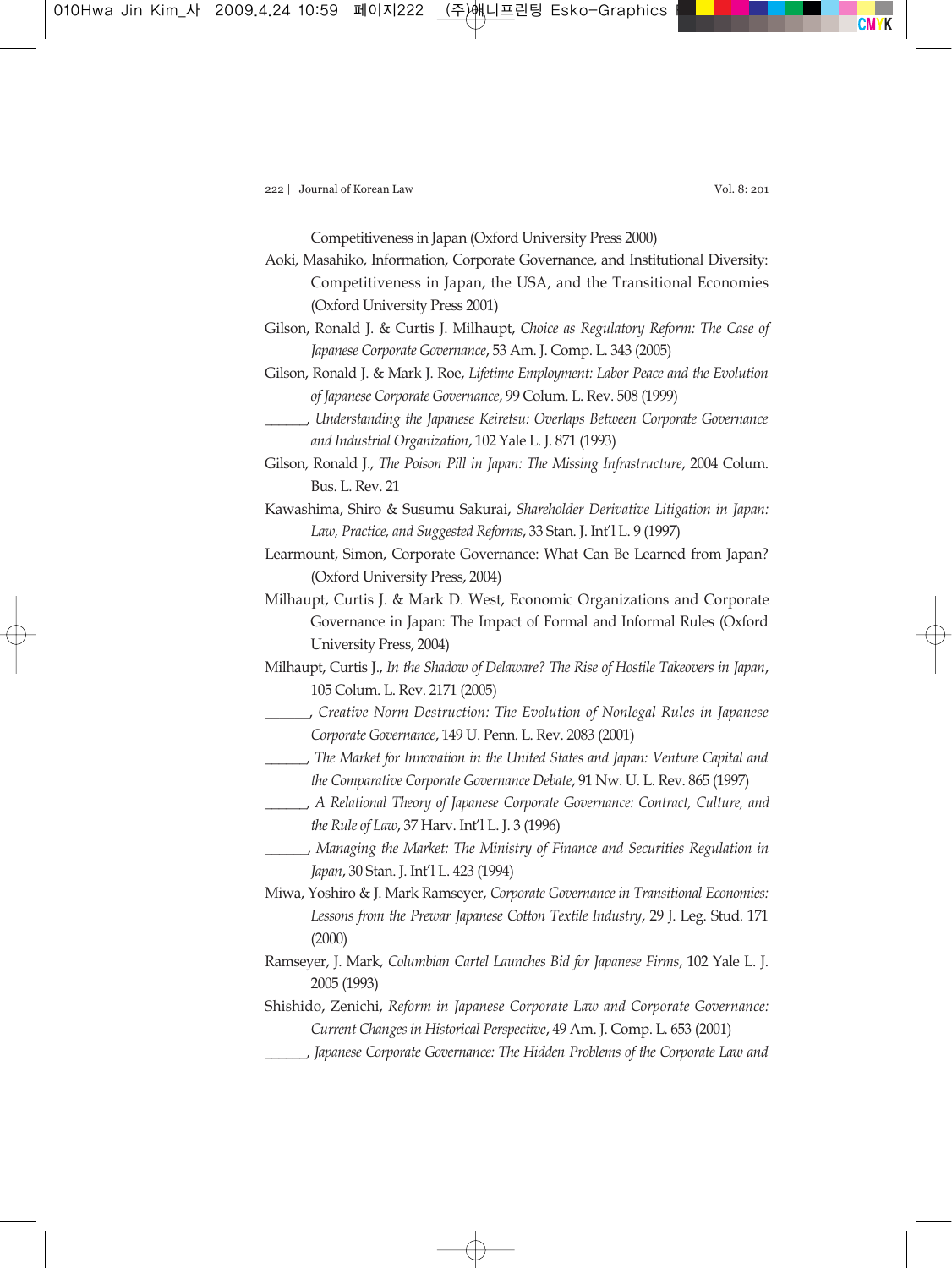*Their Solutions*, 25 Del. J. Corp. L. 189 (2000)

- West, Mark D., *Why Shareholders Sue: The Evidence from Japan*, 30 J. Leg. Stud. 351 (2001)
- \_\_\_\_\_\_, *The Puzzling Divergence of Corporate Law: Evidence and Explanations from Japan and the United States*, 150 U. Pa. L. Rev. 527 (2001)
- \_\_\_\_\_\_, *The Pricing of Shareholder Derivative Actions in Japan and the United States*, 88 Nw. U. L. Rev. 1436 (1994)

*10. Korea*

- Bae, Kee-Hong et al., *Tunneling or Value Added? Evidence from Mergers by Korean Business Groups*, 57 J. Fin. 2695 (2002)
- Black, Bernard S. et al., *Does Corporate Governance Predict Firms' Market Values? Evidence from Korea*, 22 J. L., Econ., & Org. 366 (2006)
	- \_\_\_\_\_\_, *Predicting Firms' Corporate Governance Choices: Evidence from Korea*, 12 J. Corp. Fin. 660 (2006)
- Black, Bernard S. et al., *Corporate Governance in Korea at the Millennium: Enhancing International Competitiveness*, 26 J. Corp. L. 537 (2001)
- Black, Bernard S., *The Role of Self-Regulation in Supporting Korea's Securities Markets*, 3 J. Korean L. 17 (2003)
- Chang, James Jinho & Hyun-Han Shin, *Family Ownership and Performance in Korean Conglomerates*, 15 Pacific-Basin Fin. J. 329 (2007)
- Choi, Stephen, *The Future Direction of Takeover Law in Korea*, 7 J. Korean L. 25 (2007) \_\_\_\_\_\_, *Evidence on Securities Class Actions*, 57 Vand. L. Rev. 1465 (2004)
- Chung, Dae Hwan, *Introduction to South Korea's New Securities-Related Class Action*, 30 J. Corp. L. 165 (2004)
- Ehrlich, Craig & Dae-Seob Kang, *U.S. Style Corporate Governance in Korea's Largest Companies*, 18 UCLA Pacific Basin L. J. 1 (2000)
- Kim, E. Han & Woochan Kim, *Changes in Korean Corporate Governance: A Response to Crisis*, J. App. Corp. Fin. 47 (Winter 2008)
- Kim, Hwa-Jin, *Directors' Duties and Liabilities in Corporate Control and Restructuring Transactions: Recent Developments in Korea*, 7 Oxford U. Comp. L. Forum 2 (2006)
- \_\_\_\_\_\_, *Toward the "Best Practice" Model in a Globalizing Market: Recent Developments in Korean Corporate Governance*, 2 J. Corp. L. Stud. 345 (2002)
	- \_\_\_\_\_\_, *Living with the IMF: A New Approach to Corporate Governance and Regulation of Financial Institutions in Korea*, 17 Berkeley J. Int'l L. 61 (1999)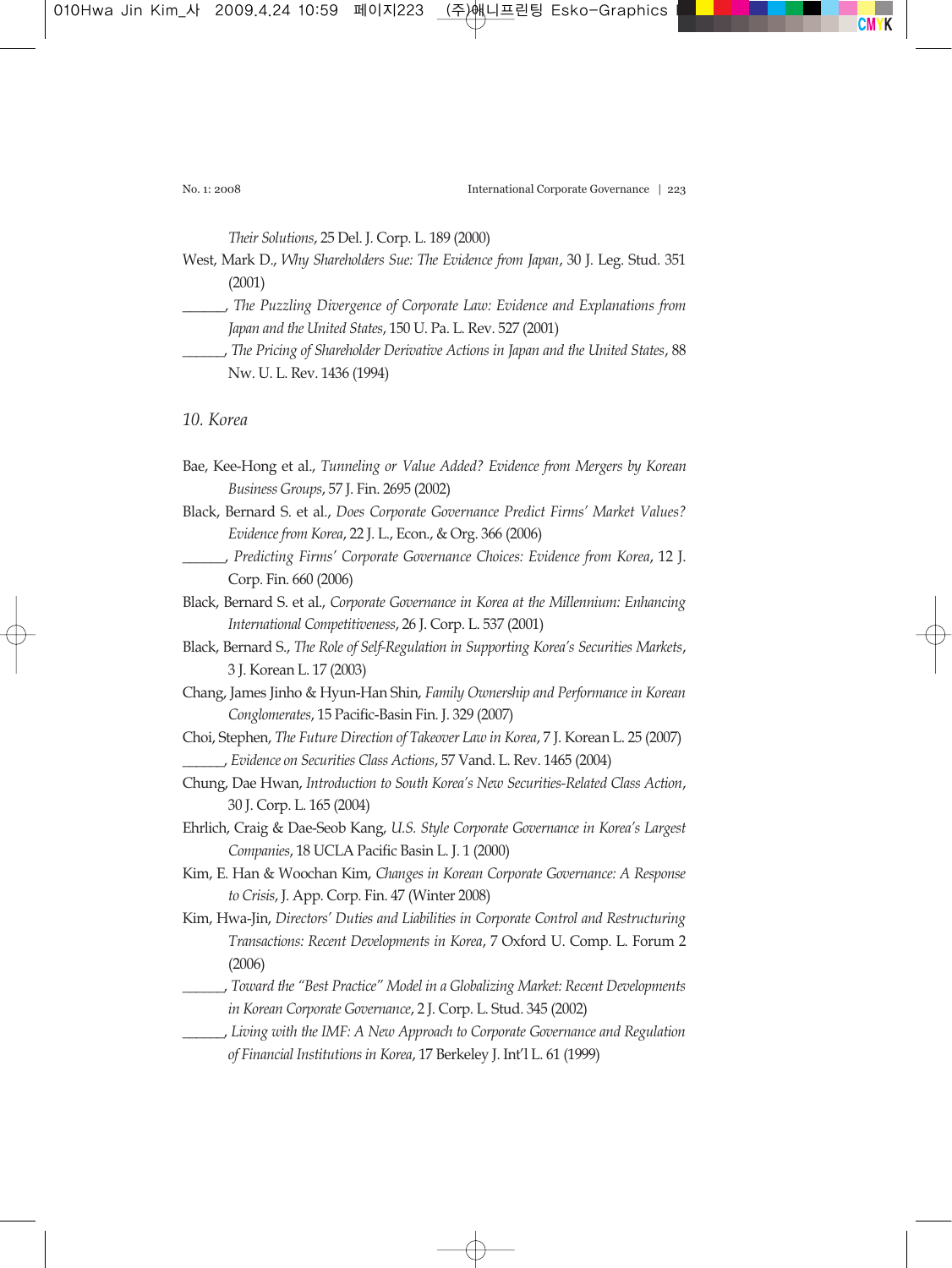- Kim, Jooyoung & Joongi Kim, *Shareholder Activism in Korea: A Review of How PSPD Has Used Legal Measures to Strengthen Korean Corporate Governance*, 1 J. Korean L. 51 (2001)
- Lee, Hyun Chul, *Efficient and Inefficient Debt Restructuring: A Comparative Analysis of Voting Rules in Workouts*, 40 Cornell Int'l L. J. 661 (2007)
- Milhaupt, Curtis J., *Privatization and Corporate Governance in a Unified Korea*, 26 J. Corp. L. 199 (2001)

\_\_\_\_\_\_, *Property Rights in Firms*, 84 Va. L. Rev. 1145 (1998)

Seo, Jeong, *Who Will Control Frankenstein? The Korean Chaebol's Corporate Governance*, 14 Cardozo J. Int'l & Comp. L. 21 (2006)

## *11. Russia*

- Baev, Andrei A., *Implications of Emerging Legal Structures for Capital Markets in Russia*, 2 Stan. J. L. Bus. & Fin. 211 (1996)
- Black, Bernard, Reinier Kraakman & Anna Tarassova, *Russian Privatization and Corporate Governance: What Went Wrong?*, 52 Stan. L. Rev. 1731 (2000)
- Black, Bernard & Reinier Kraakman, *A Self-Enforcing Model of Corporate Law*, 109 Harv. L. Rev. 1911 (1996)
- Black, Bernard, *The Corporate Governance Behavior and Market Value of Russian Firms*, 2 Emerg. Mkts. Rev. 89 (2001)
- \_\_\_\_\_, *Does Corporate Governance Matter?: A Crude Test Using Russian Data*, 149 U. Penn. L. Rev. 2131 (2001)
- Fox, Merritt B. & Michael A. Heller, *Corporate Governance Lessons from Russian Enterprise Fiascoes*, 75 N. Y. U. L. Rev. 1720 (2000)
- Gololobov, Dmitry, *The Yukos Money Laundering Case: A Never-Ending Story*, 28 Mich. J. Int'l L. 711 (2007)
- McCarthy, Daniel J. et al. eds., Corporate Governance in Russia (Edward Elgar Publishing, 2005)
- Sakwa, Richard, The Quality of Freedom: Khodorkovsky, Putin and the Yukos Affair (Oxford University Press, 2009)
- Stern, Jonathan P., The Future of Russian Gas and Gazprom (Oxford University Press, 2005)
- Winkler, Matteo M., *Arbitration without Privity and Russian Oil: The Yukos Case before the Houston Court*, 27 U. Pa. J. Int'l Econ. L. 115 (2006)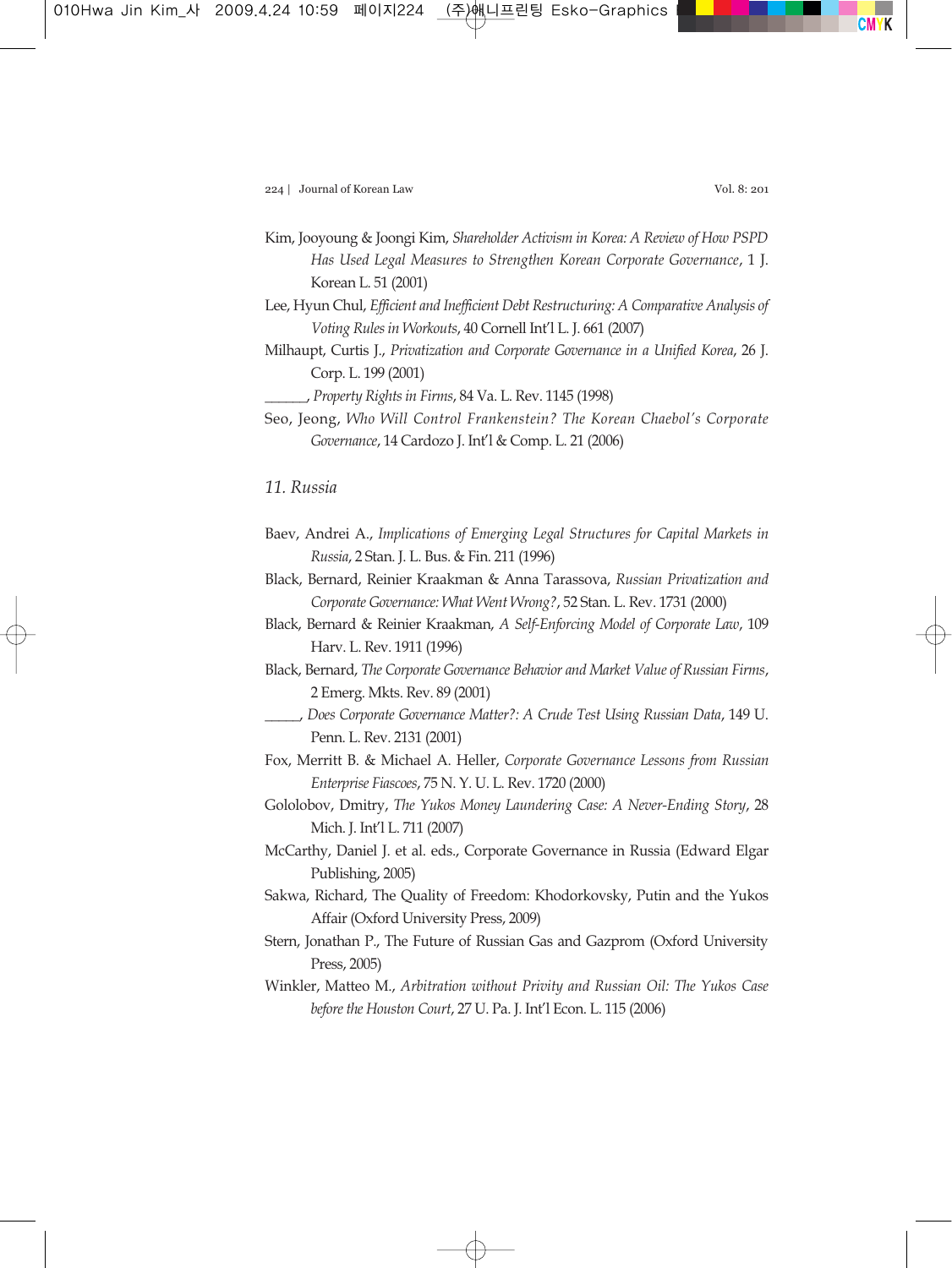#### *12. Spain*

- McKean, Ashley., *Corporate Governance Law in Spain: A Vibrant Transition Fueled by the Recent Reforms of Aldama*, 35 Geo. J. Int'l L. 105 (2003)
- *13. Sweden*
- Dahlquist, Magnus & Göran Robertsson, *Direct Foreign Ownership, Institutional Investors, and Firm Characteristics*, 59 J. Fin. Econ. 413 (2001)
- Gilson, Ronald J. & Reinier Kraakman, *Investment Companies as Guardian Shareholders: The Place of the MSIC in the Corporate Governance Debate*, 45 Stan. L. Rev. 985 (1993)

*14. Ukraine*

Gegenheimer, Gary A., *Bank Regulatory Reform in Ukraine*, 39 Int'l Law. 843 (2005)

#### *15. United Kingdom*

- Armour, John & David A. Skeel, Jr., *Who Writes the Rules for Hostile Takeovers, and Why?: The Peculiar Divergence of U.S. and U.K. Takeover Regulation*, 95 Geo. L. J. 1727 (2007)
- Armour, John, Enforcement Strategies in UK Corporate Governance: A Roadmap and Empirical Assessment (ECGI Working Paper, 2008)
- Black, Bernard S. & John C. Coffee, Jr., *Hail Britannia?: Institutional Investor Behavior Under Limited Regulation*, 92 Mich. L. Rev. 1997 (1994)
- Cadbury, Adrian, Corporate Governance and Chairmanship: A Personal View (Oxford University Press, 2002)
- Cheffins, Brian R., Corporate Ownership and Control: British Business Transformed (Oxford University Press, 2009)
- \_\_\_\_\_\_, *History and the Global Governance Revolution: The UK Perspective*, 43 Bus. History 87 (2001)
	- \_\_\_\_\_\_, *Law, Economics and the UK's System of Corporate Governance: Lessons from History*, 1 J. Corp. L. Stud. 71 (2001)
- Kenyon-Slade, Stephen, Mergers and Takeovers in the US and UK: Law and Practice (Oxford University Press, 2004)